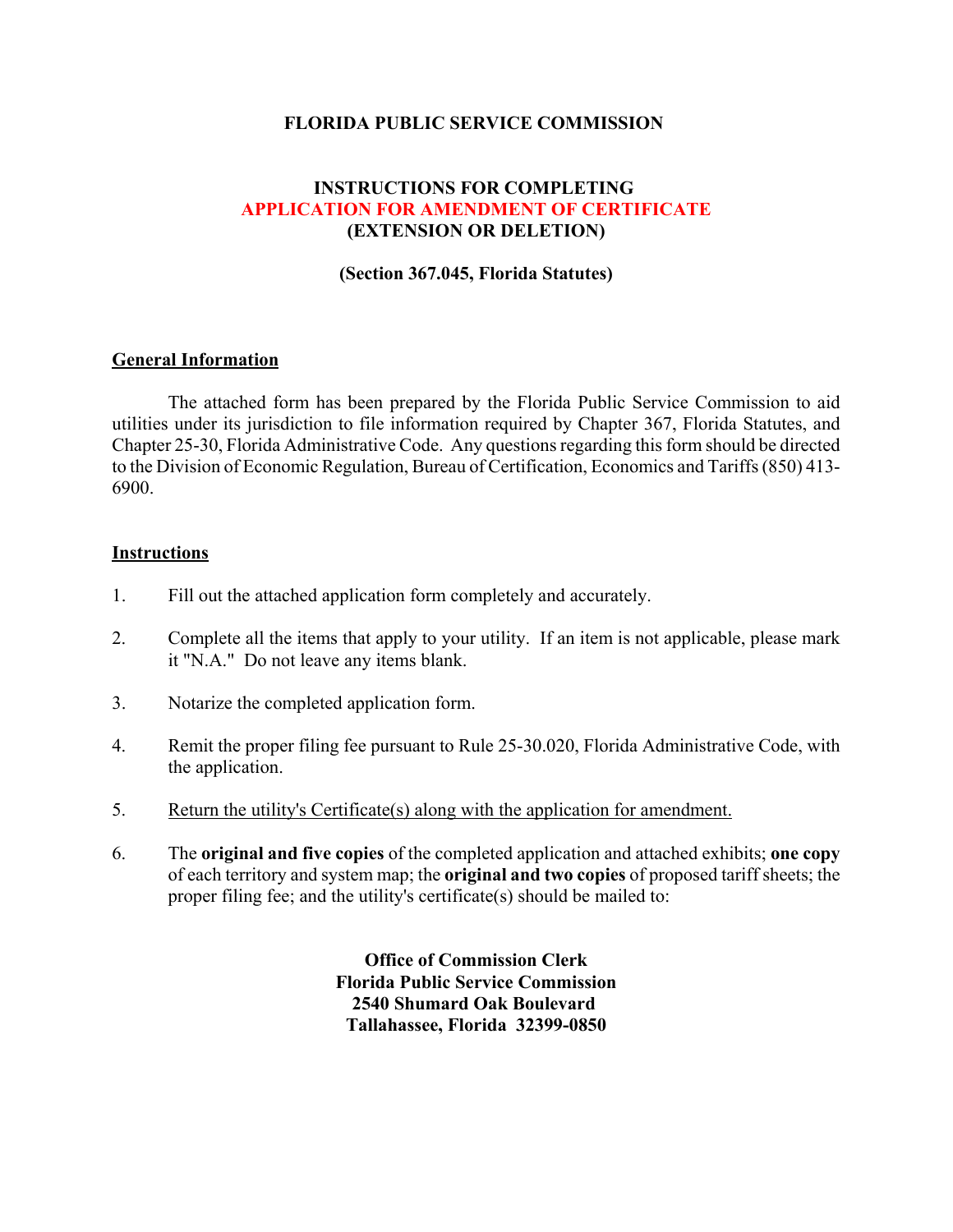## **APPLICATION FOR AMENDMENT OF CERTIFICATE (EXTENSION OR DELETION) (Pursuant to Section 367.045, Florida Statutes)**

## To: **Office of Commission Clerk Florida Public Service Commission 2540 Shumard Oak Blvd. Tallahassee, Florida 32399-0850**

The undersigned hereby makes application for amendment of Water Certificate No. and/or Wastewater Certificate No.  $\qquad$  to  $\qquad$  (add or delete) territory located in County, Florida, and submits the following information:

#### PART I **APPLICANT INFORMATION**

A) The full name (as it appears on the certificate), address and telephone number of the applicant:

|           | Name of utility                |                                                  |                                                                                 |
|-----------|--------------------------------|--------------------------------------------------|---------------------------------------------------------------------------------|
|           |                                |                                                  |                                                                                 |
| Phone No. |                                |                                                  | Fax No.                                                                         |
|           | Office street address          |                                                  |                                                                                 |
| City      |                                | <b>State</b>                                     | Zip Code                                                                        |
|           |                                | Mailing address if different from street address |                                                                                 |
|           | Internet address if applicable |                                                  |                                                                                 |
| B)        | application:                   |                                                  | The name, address and telephone number of the person to contact concerning this |
|           |                                |                                                  |                                                                                 |
| Name      |                                |                                                  | $\frac{1}{\text{Phone No.}}$                                                    |
|           | Street address                 |                                                  |                                                                                 |
| City      |                                | <b>State</b>                                     | Zip Code                                                                        |
|           |                                |                                                  |                                                                                 |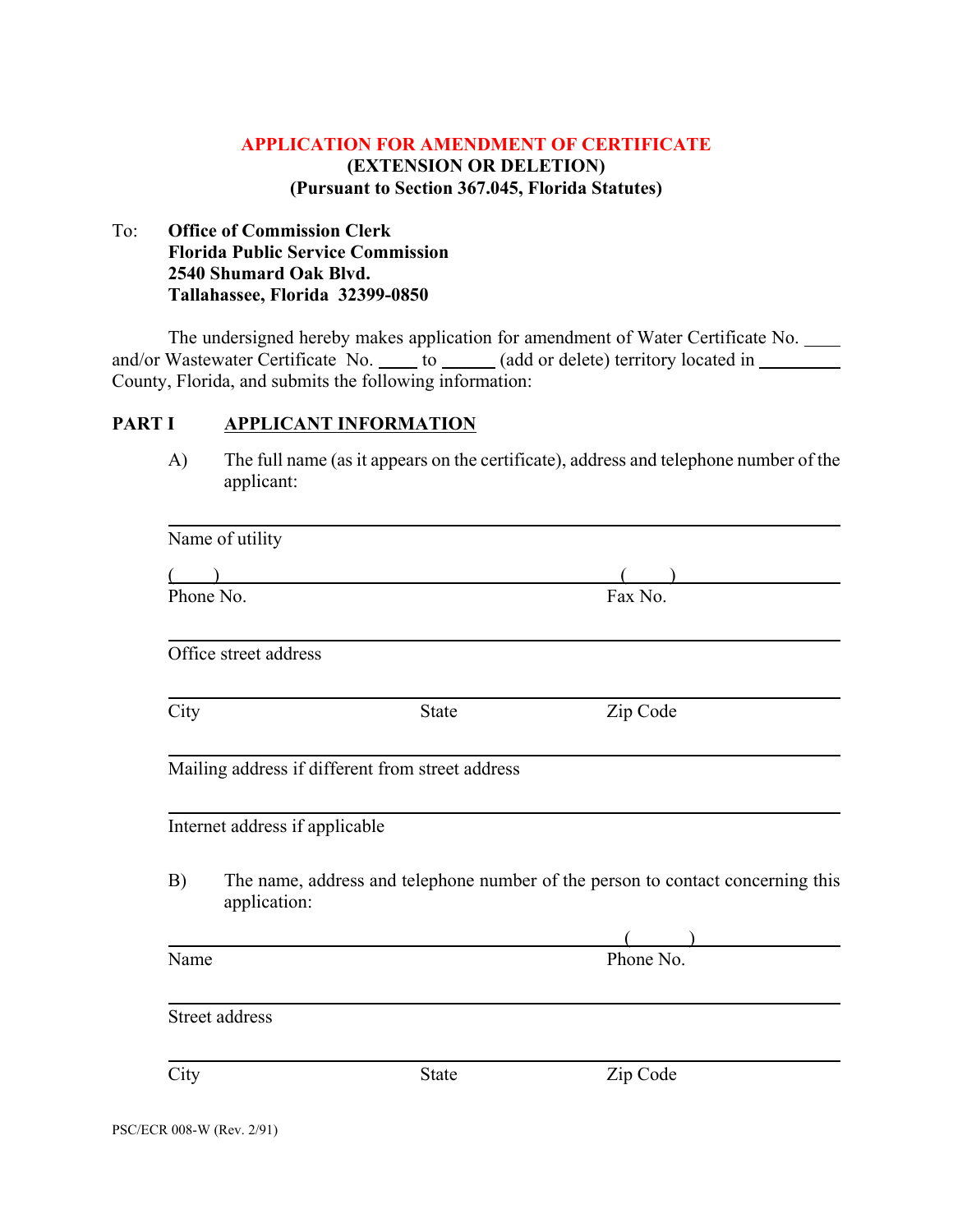### **PART II NEED FOR SERVICE**

- A) Exhibit If the applicant is requesting an extension of territory, a statement regarding the need for service in the proposed territory, such as anticipated development in the proposed service area.
- B) Exhibit If the applicant is requesting a deletion of territory, a statement specifying the reasons for the proposed deletion, demonstrating that it is in the public interest and explaining the effect of the proposed deletion on the ability of any customer, or potential customer, to receive water and/or wastewater service, including alternative source(s) of service.
- C) Exhibit A statement that to the best of the applicant's knowledge, the provision of service will be consistent with the water and wastewater sections of the local comprehensive plan at the time the application is filed, as approved by the Department of Community Affairs, or, if not, a statement demonstrating why granting the amendment would be in the public interest.

## **PART III SYSTEM INFORMATION**

## A) **WATER**

- (1) Exhibit A statement describing the proposed type(s) of water service to be provided by the extension (i.e., potable, nonpotable or both).
- (2) Exhibit A statement describing the capacity of the existing lines, the capacity of the existing treatment facilities, and the design capacity of the proposed extension.
- $(3)$  Exhibit  $\blacksquare$  The numbers and dates of any construction or operating permits issued by the Department of Environmental Protection for the system proposed to be expanded.
- $(4)$  Exhibit  $\Box$  A description of the types of customers anticipated to be served by the extension, i.e., single family homes, mobile homes, duplexes, golf course, clubhouse, commercial, etc.
- (5) If the utility is requesting a deletion of territory, provide the number of current active connections within the territory to be deleted.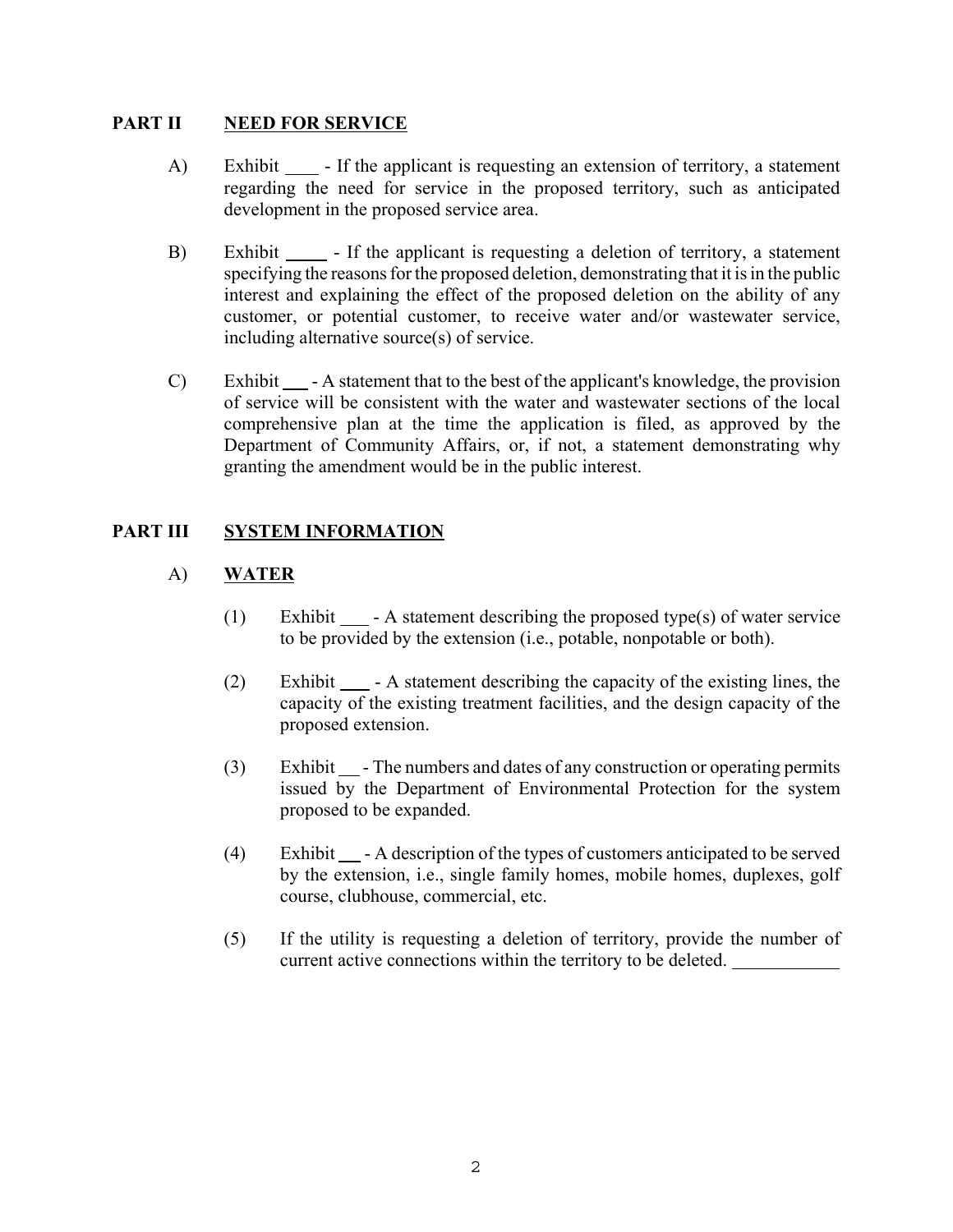$(6)$  Exhibit  $\quad$  - Evidence the utility owns the land where the water facilities that will serve the proposed territory are, or will be, located. If the utility does not own the land, a copy of the agreement, such as a 99-year lease, which provides for the long term continuous use of the land. The Commission may consider a written easement or other cost-effective alternative.

## B) **WASTEWATER**

- (1) Exhibit A statement describing the capacity of the existing lines, the capacity of the existing treatment and disposal facilities, and the design capacity of the proposed extension.
- (2) Exhibit  $\Box$  The numbers and dates of any construction or operating permits issued by the Department of Environmental Protection for the system proposed to be expanded.
- $(3)$  Exhibit  $\Box$  If the utility is planning to build a new wastewater treatment plant, or upgrade an existing plant to serve the proposed territory, provide a written description of the proposed method(s) of effluent disposal.
- (4) Exhibit  $\Box$  If (3) above does not include effluent disposal by means of reuse, provide a statement that describes with particularity the reasons for not using reuse.
- (5) Exhibit A description of the types of customers anticipated to be served by the extension, i.e., single family homes, mobile homes, duplexes, golf course, clubhouse, commercial, etc.
- (6) If the utility is requesting a deletion of territory, provide the number of current active connections within the territory to be deleted.
- (7) Exhibit Evidence the utility owns the land where the wastewater facilities that will serve the proposed territory are, or will be, located. If the utility does not own the land, a copy of the agreement, such as a 99-year lease, which provides for the long term continuous use of the land. The Commission may consider a written easement or other cost-effective alternative.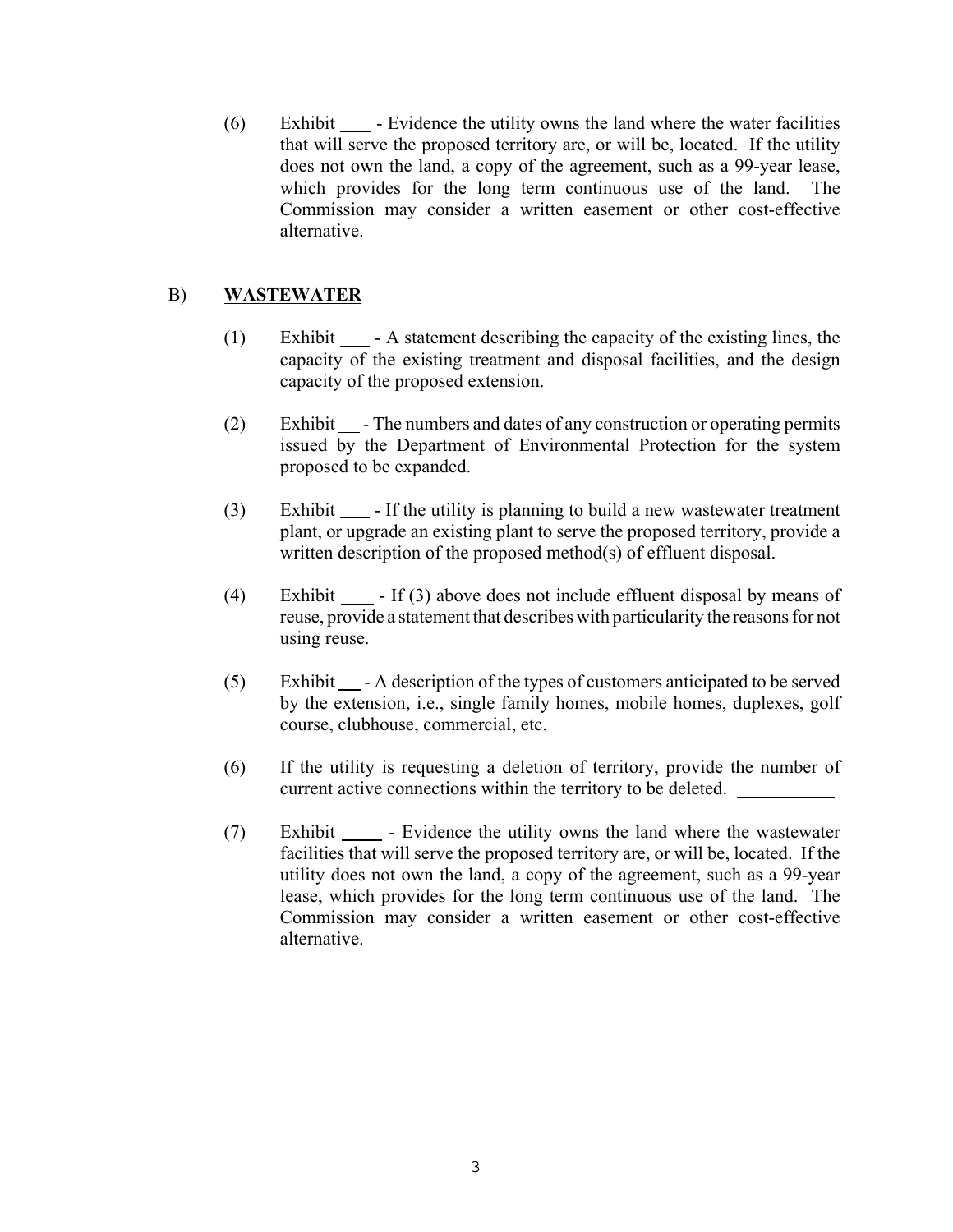## **PART IV FINANCIAL AND TECHNICAL INFORMATION**

- A) Exhibit A statement as to the applicant's technical and financial ability to render reasonably sufficient, adequate and efficient service.
- B) Exhibit  $\Box$  A detailed statement regarding the proposed method of financing the construction, and the projected impact on the utility's capital structure.
- C) Provide the number of the most recent Commission order establishing or amending the applicant's rates and charges.
- D) Exhibit A statement regarding the projected impact of the extension on the utility's monthly rates and service availability charges.

### **PART V TERRITORY DESCRIPTION AND MAPS**

### A) **TERRITORY DESCRIPTION**

Exhibit - An accurate description of the territory proposed to be added or deleted, using township, range and section references as specified in Rule 25- 30.030(2), F.A.C. If the water and wastewater territory is different, provide separate descriptions.

## B) **TERRITORY MAPS**

Exhibit - One copy of an official county tax assessment map or other map showing township, range and section with a scale such as 1"=200' or 1"=400' on which the proposed territory to be added or deleted is plotted by use of metes and bounds or quarter sections and with a defined reference point of beginning. If the water and wastewater territory is different, provide separate maps.

#### C) **SYSTEM MAPS**

Exhibit  $\Box$  - One copy of detailed map(s) showing proposed lines and facilities and the territory proposed to be served. Map(s) shall be of sufficient scale and detail to enable correlation with a description of the territory proposed to be served. Provide separate maps for water and wastewater systems.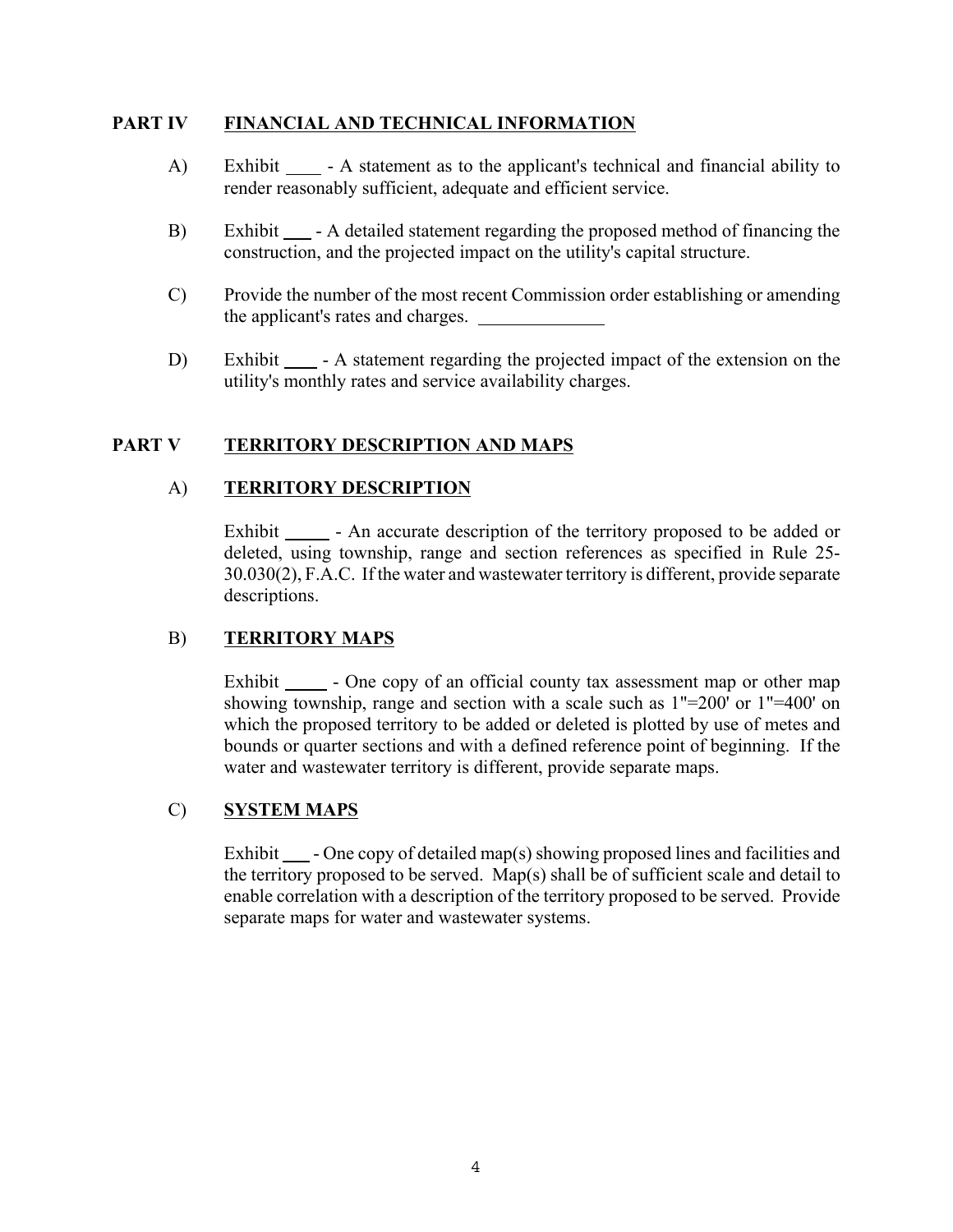### **PART VI NOTICE OF ACTUAL APPLICATION**

- A) Exhibit An affidavit that the notice of actual application was given in accordance with Section 367.045(1)(a), Florida Statutes, and Rule 25-30.030, Florida Administrative Code, by regular mail to the following:
	- (1) the governing body of the municipality, county, or counties in which the system or the territory proposed to be served is located;
	- (2) the privately owned water and wastewater utilities that hold a certificate granted by the Public Service Commission and are located within the county in which the territory proposed to be served is located;
	- (3) if any portion of the proposed territory is within one mile of a county boundary, the utility shall notice the privately owned utilities located in the bordering counties that hold a certificate granted by the Commission;
	- (4) the regional planning council;
	- (5) the Office of Public Counsel;
	- (6) the Public Service Commission's Office of Commission Clerk;
	- (7) the appropriate regional office of the Department of Environmental Protection; and
	- (8) the appropriate water management district.

Copies of the Notice and a list of entities noticed shall accompany the affidavit. THIS MAY BE A LATE-FILED EXHIBIT

- B) Exhibit An affidavit that the notice of actual application was given in accordance with Rule 25-30.030, Florida Administrative Code, by regular mail or personal delivery to each customer of the system. A copy of the notice shall accompany the affidavit. THIS MAY BE A LATE-FILED EXHIBIT.
- C) Exhibit Immediately upon completion of publication, an affidavit that the notice of actual application was published once in a newspaper of general circulation in the territory in accordance with Rule 25-30.030, Florida Administrative Code. A copy of the proof of publication shall accompany the affidavit. THIS MAY BE A LATE-FILED EXHIBIT.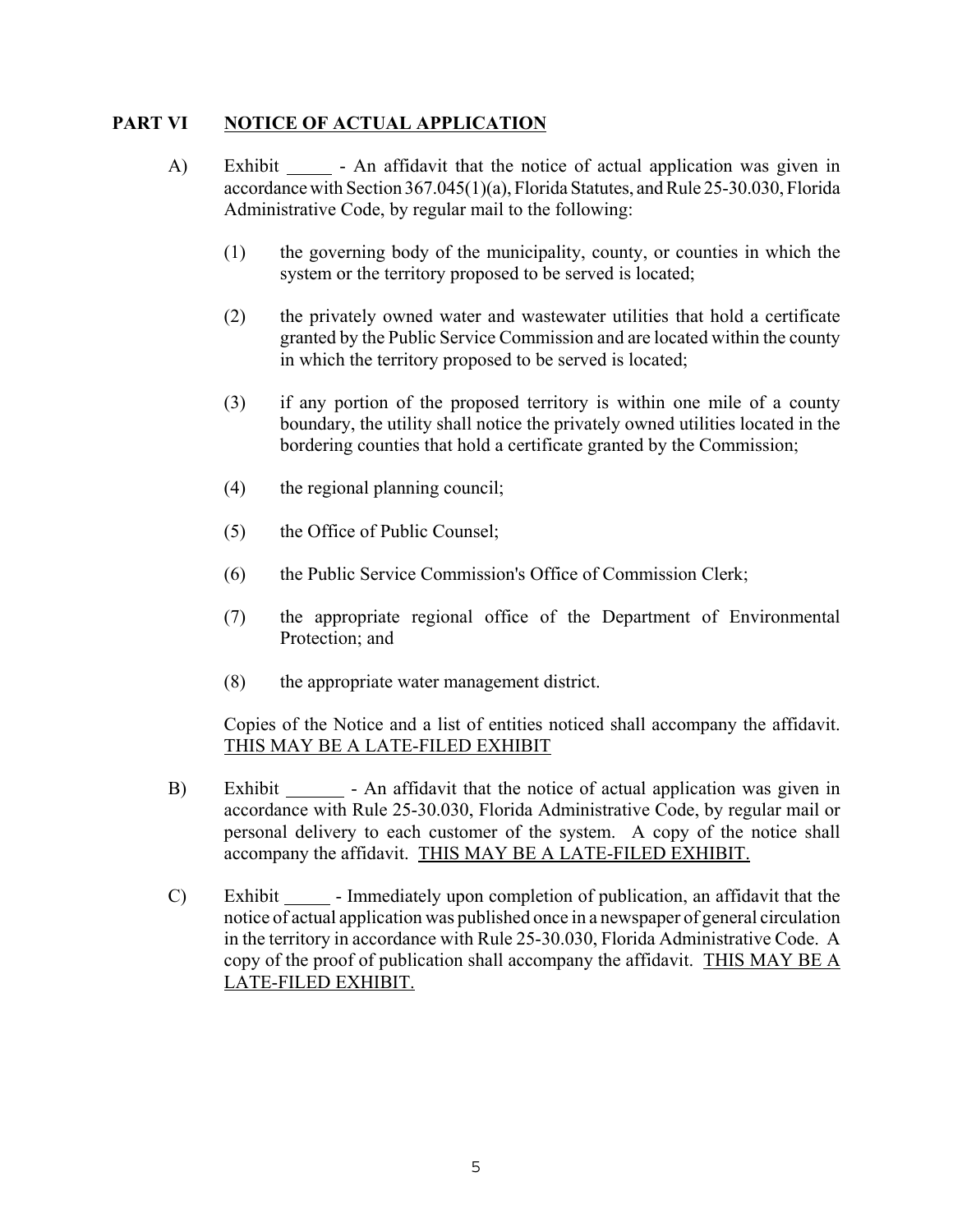## **PART VII FILING FEE**

Indicate the filing fee enclosed with the application:

\$ (for water) and/or \$ (for wastewater).

Note: Pursuant to Rule 25-30.020, Florida Administrative Code, the amount of the filing fee is as follows:

- (1) For applications in which the area to be extended or deleted has the proposed capacity to serve up to 100 ERCs, the filing fee shall be **\$100.**
- (2) For applications in which the area to be extended or deleted has the proposed capacity to serve from 101 to 200 ERCs, the filing fee shall be **\$200.**
- (3) For applications in which the area to be extended or deleted has the proposed capacity to serve from 201 to 500 ERCs, the filing fee shall be **\$500.**
- (4) For applications in which the area to be extended or deleted has the proposed capacity to serve from 501 to 2,000 ERCs, the filing fee shall be **\$1,000.**
- (5) For applications in which the area to be extended or deleted has the proposed capacity to serve from 2,001 to 4,000 ERCs, the filing fee shall be **\$1,750.**
- (6) For applications in which the area to be extended or deleted has the proposed capacity to serve more than 4,000 ERCs, the filing fee shall be **\$2,250.**

#### **PART VIII TARIFF AND ANNUAL REPORTS**

- A) Exhibit An affidavit that the utility has tariffs and annual reports on file with the Commission.
- B) Exhibit  $\Box$  The original and two copies of proposed revisions to the utility's tariff(s) to incorporate the proposed change to the certificated territory. Please refer to Rules 25-9.009 and 25-9.010, Florida Administrative Code, regarding page numbering of tariff sheets before preparing the tariff revisions. (The rules and sample tariff sheets are attached.)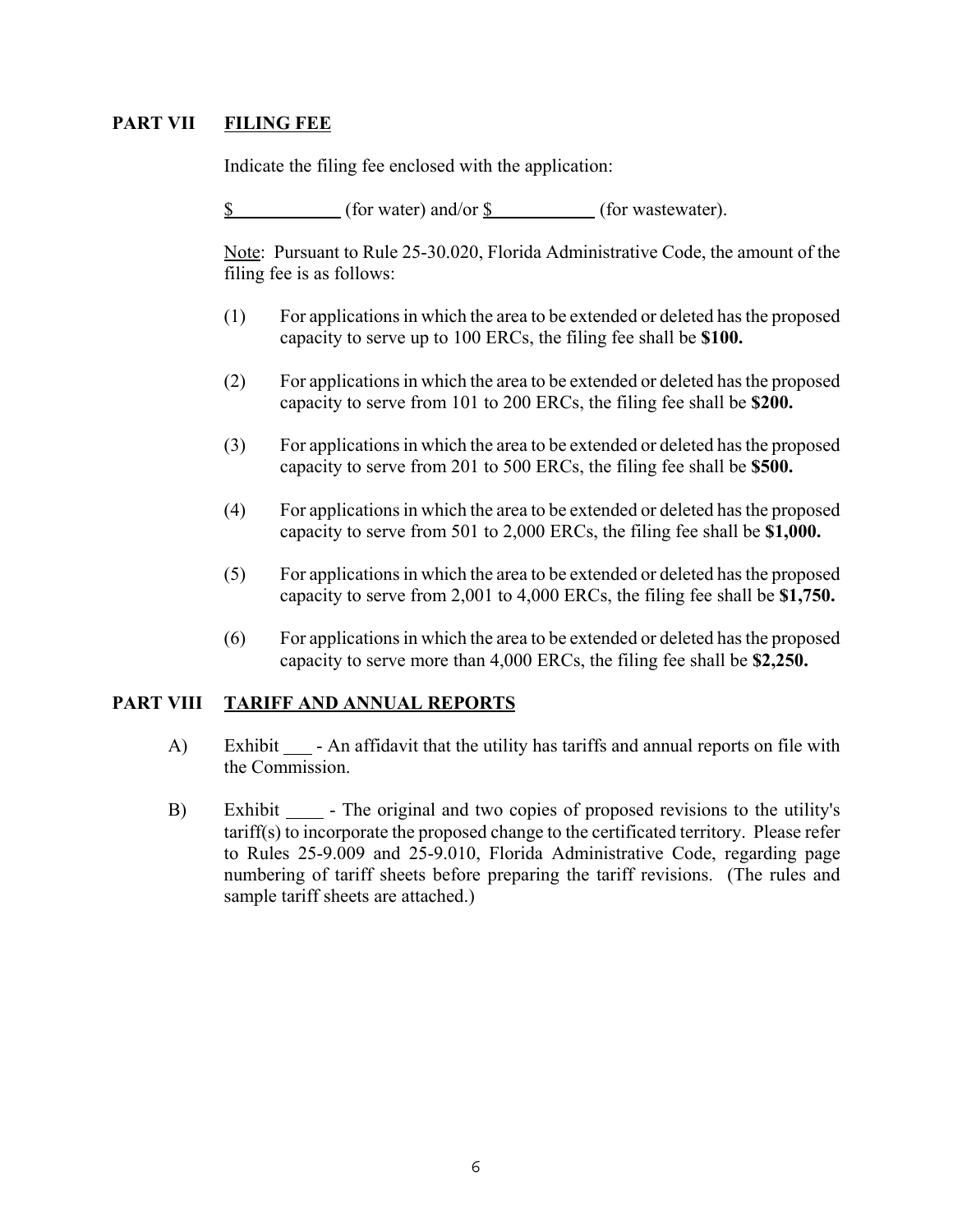## **PART IX AFFIDAVIT**

I applicant) do solemnly swear or affirm that the facts stated in the forgoing application and all exhibits attached thereto are true and correct and that said statements of fact thereto constitutes a complete statement of the matter to which it relates.

| BY:                                                                  | Applicant's Signature     |  |  |  |  |  |  |
|----------------------------------------------------------------------|---------------------------|--|--|--|--|--|--|
|                                                                      | Applicant's Name (Typed)  |  |  |  |  |  |  |
|                                                                      | Applicant's Title *       |  |  |  |  |  |  |
| Subscribed and sworn to before me this day in the month of           |                           |  |  |  |  |  |  |
| in the year of by who is personally known to me                      |                           |  |  |  |  |  |  |
| or produced identification<br><b>Type of Identification Produced</b> |                           |  |  |  |  |  |  |
|                                                                      | Notary Public's Signature |  |  |  |  |  |  |

Print, Type or Stamp Commissioned Name of Notary Public

 $\mathcal{L}_\text{max}$  , and the set of the set of the set of the set of the set of the set of the set of the set of the set of the set of the set of the set of the set of the set of the set of the set of the set of the set of the

\* If applicant is a corporation, the affidavit must be made by the president or other officer authorized by the by-laws of the corporation to act for it. If applicant is a partnership or association, a member of the organization authorized to make such affidavit shall execute same.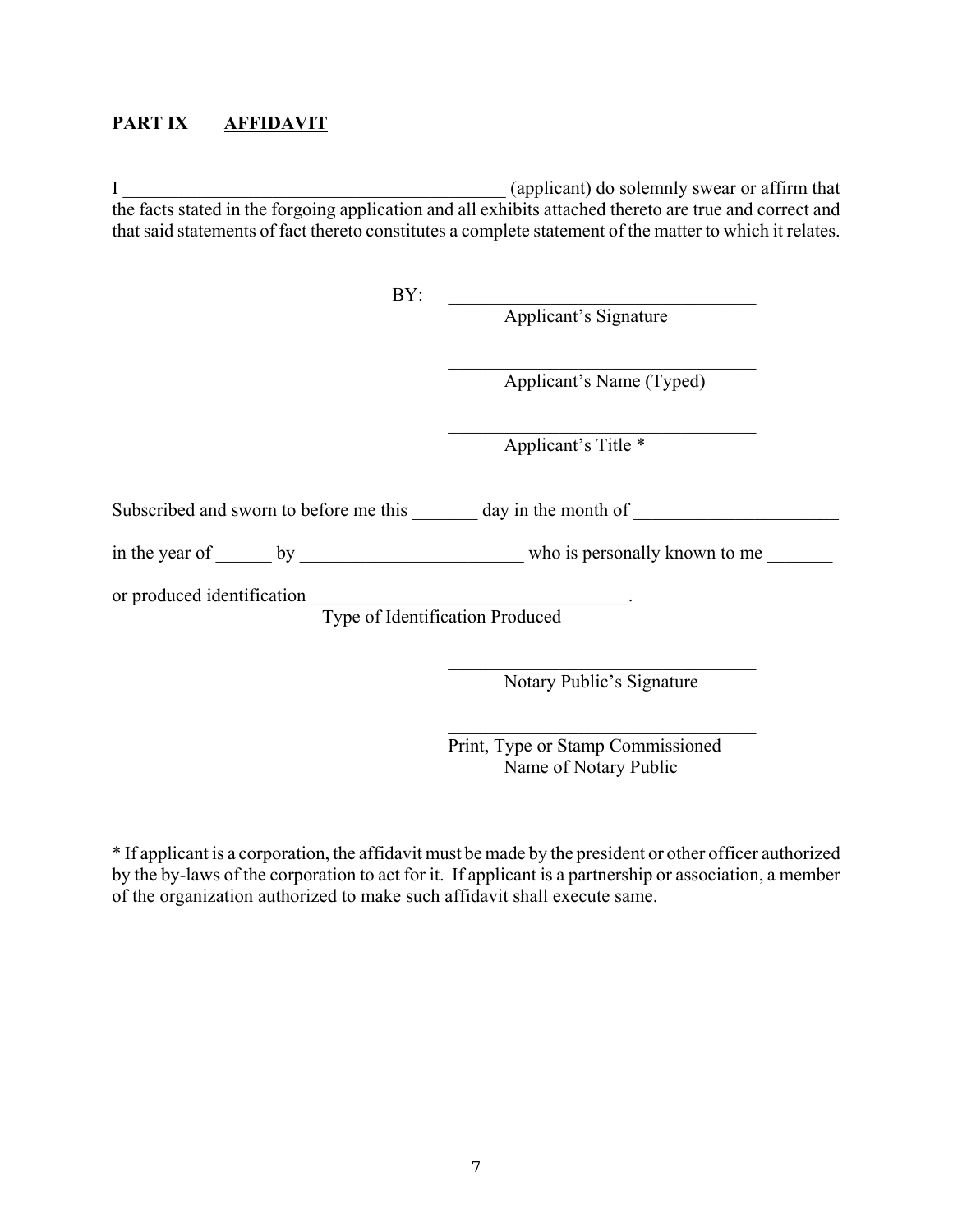## **FLORIDA PUBLIC SERVICE COMMISSION**

#### **INSTRUCTIONS FOR PREPARATION OF TERRITORY DESCRIPTION AND MAP**

An accurate description of the territory served or proposed to be served is essential. The noticing requirement in Rule 25-30, Florida Administrative Code, and the territory description requirement for each of the certification applications require the territory to be described using township, range and land sections. Failure to use the required format will cause your application to be delayed and may result in your having to renotice. The following information is provided to assist you in preparing a correct legal description and plotting that territory on the service territory map.

## **TERRITORY DESCRIPTION**

The territory description must contain the following:

- 1) A reference to a township(s), range(s), land section(s) and county.
- 2) A complete and accurate description of the territory served or proposed to be served. There are two acceptable formats which may be used.
	- a) Sections If the territory includes complete sections, the description may only include the township, range, and section reference. If the territory includes partial sections, the description shall either identify the subsections included or excluded.
	- b) Metes and Bounds A point of beginning which is referenced from either a section corner or a subsection corner, such as a quarter corner. The perimeter shall be described by traversing the proposed territory and closing at the point of beginning. Also, the description shall include all bearings and distances necessary to provide a continuous description.
- 3) References to interstates, state roads, and major bodies of water are acceptable.
- 4) References to government lots, local streets, recorded plats or lots, tracts, or other recorded instruments are not acceptable.

Acceptable territory description formats are shown in the attached Examples 1 and 2.

Territory maps are required in the Florida Administrative Code rules related to applications for original certificates, amendments, grandfather certificates, and in transfers to a governmental agency where only a portion of the territory is transferred. The map is used by staff to verify the location of the existing or proposed territory. The territory maps should not be confused with the system depiction map which is used to locate existing or proposed service lines and facilities.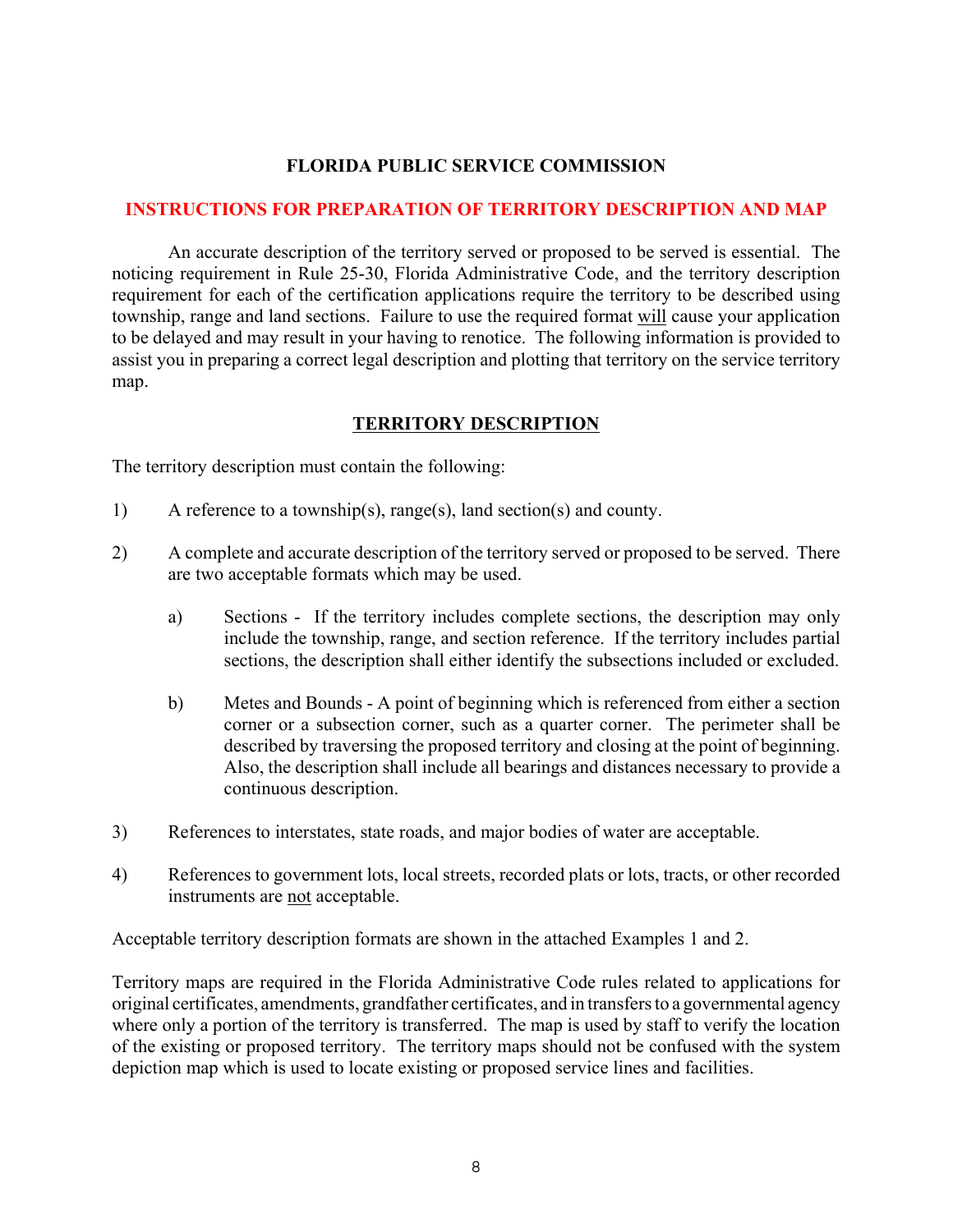## **TERRITORY MAP**

The territory map shall contain the following:

- 1) Territory shall be plotted on a Department of Transportation Map, County tax assessor map or any other map with a scale of  $1" = 200$  ft. or  $1" = 400$  ft.
- 2) Township, range, section, and county.
- 3) An accurate depiction of the existing or proposed territory. The map should clearly distinguish the existing versus the proposed territory.

An example of a acceptable territory map is attached as Example 3.

#### **FORMAT TO BE FOLLOWED IN PREPARING TERRITORY DESCRIPTIONS. EXAMPLE 1 IS PREFERRED OVER METES AND BOUNDS IN EXAMPLE 2.**

#### **EXAMPLE 1**

Township 26 South, Range 29 East, Osceola County, Florida

Section 18

The South 1/2 of the Southeast 1/4 and the South 1/2 of the North 1/2 of the Southeast 1/4 of said Section 18

also

The East 1/2 of the Southeast 1/4 of the South West 1/4 and the Southeast 1/4 of the Northeast 1/4 of the Southwest 1/4 of said Section 18

Section 19

The North 1/2 of the Northeast 1/4 and the North 1/2 of the South 1/2 of the Northeast 1/4 of said Section 19

also

The East 1/2 of the Northeast 1/4 of the Northwest 1/4 and the Northeast 1/4 of the Southeast 1/4 of the Northwest 1/4 of said Section 19

#### **EXAMPLE 2**

A portion of Section 18 and 19, Township 26 South, Range 29 East, Osceola County, Florida; being more particularly described as follows: Commencing at the SE corner of Section 18, this point also being the Point of Beginning; thence run due south along the east line of Section 19 a distance of 1980 feet to a point; thence run due west a distance of 2706 feet to a point; thence run due north a distance of 3960 feet to a point; thence run due east a distance of 2706 feet to a point on east line of Section 18; thence run due south along the east line of Section 18 a distance of 1980 feet to the Point of Beginning.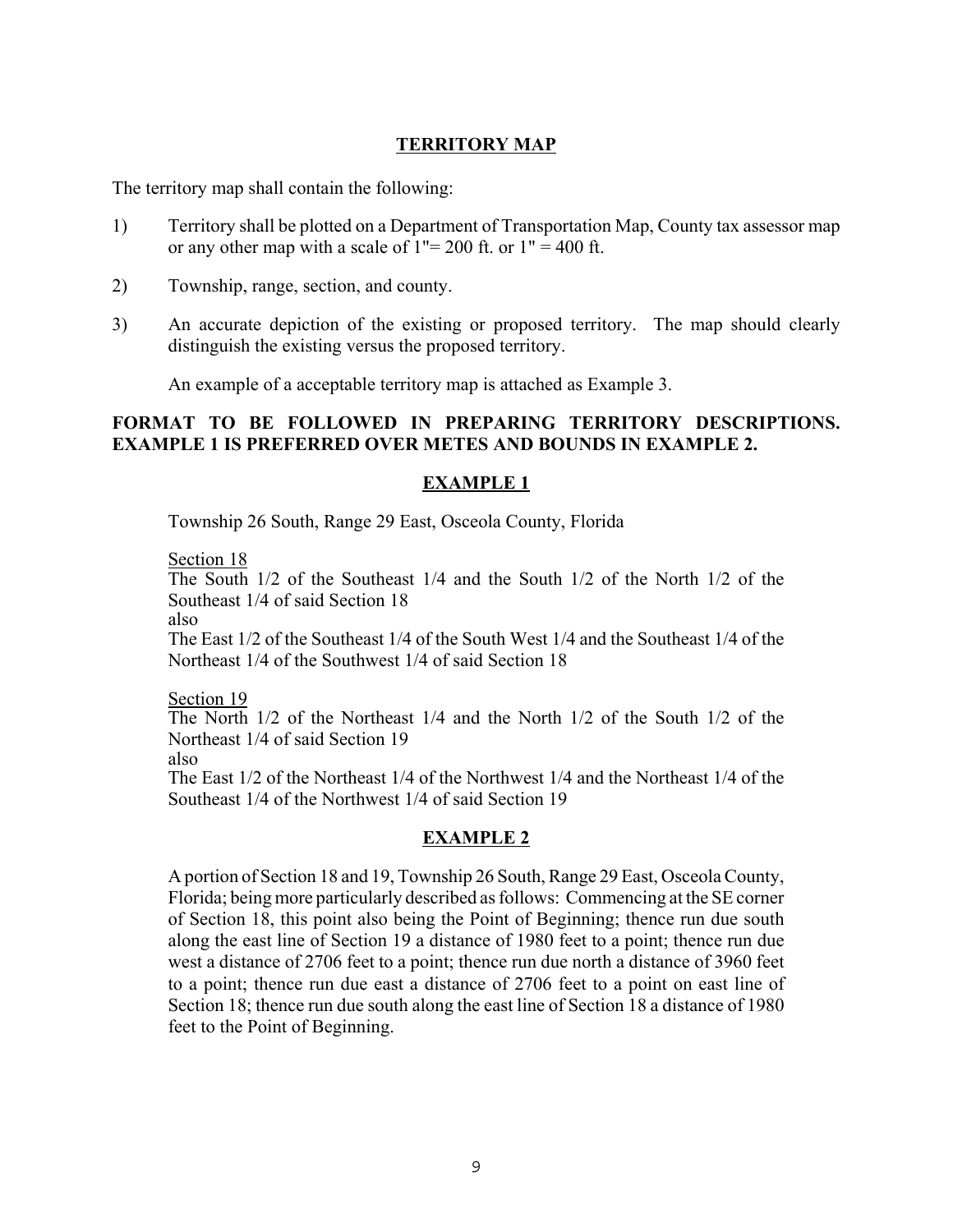# **EXAMPLE 3**



## **TOWNSHIP 26 SOUTH, RANGE 29 EAST, OSCEOLA COUNTY, FLORIDA**



EXISTING SERVICE AREA

PROPOSED SERVICE AREA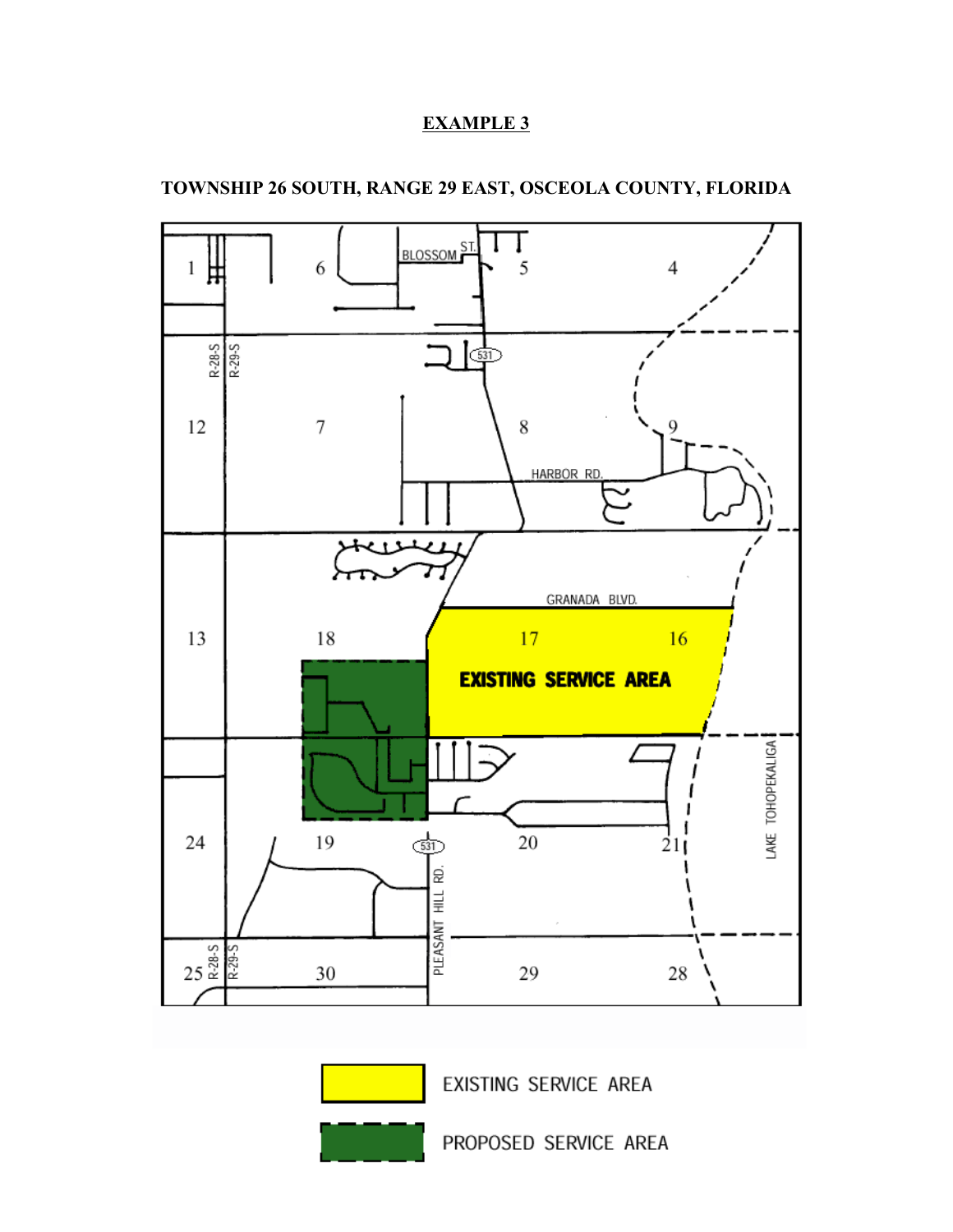#### **SAMPLE PUBLICATION / LEGAL NOTICE FOR**

#### **APPLICATION FOR AMENDMENT OF CERTIFICATE (EXTENSION OR DELETION)**

**(Section 367.045, Florida Statutes)**

## **LEGAL NOTICE**

|                       | Notice is hereby given on (date)                  | , pursuant to Section 367.045, Florida |                    |  |
|-----------------------|---------------------------------------------------|----------------------------------------|--------------------|--|
|                       | Statutes, of the application of (name of utility) |                                        | to amend its Water |  |
| Certificate No.       | and/or Wastewater Certificate No.                 | TO.                                    | (add or delete)    |  |
| territory in (County) | , Florida as follows:                             |                                        |                    |  |

(Insert a brief description of the area proposed to be served. Use the Survey of Public Lands method (township, range, section, and quarter section) if possible, or a metes and bounds description, and also the subdivision or project name. The description should NOT refer to land grants or plat books, but may use geographic boundaries (i.e., road right-of-ways, railroads, rivers, creeks, etc.). The object is to make the description as brief, but as accurate as possible.)

Any objection to the said application must be made in writing and filed with the Office of Commission Clerk, Florida Public Service Commission, 2540 Shumard Oak Boulevard, Tallahassee, Florida 32399-0850, within thirty (30) days from the date of this notice. At the same time, a copy of said objection should be mailed to the applicant whose address is set forth below. The objection must state the grounds for the objection with particularity.

(Utility name and address)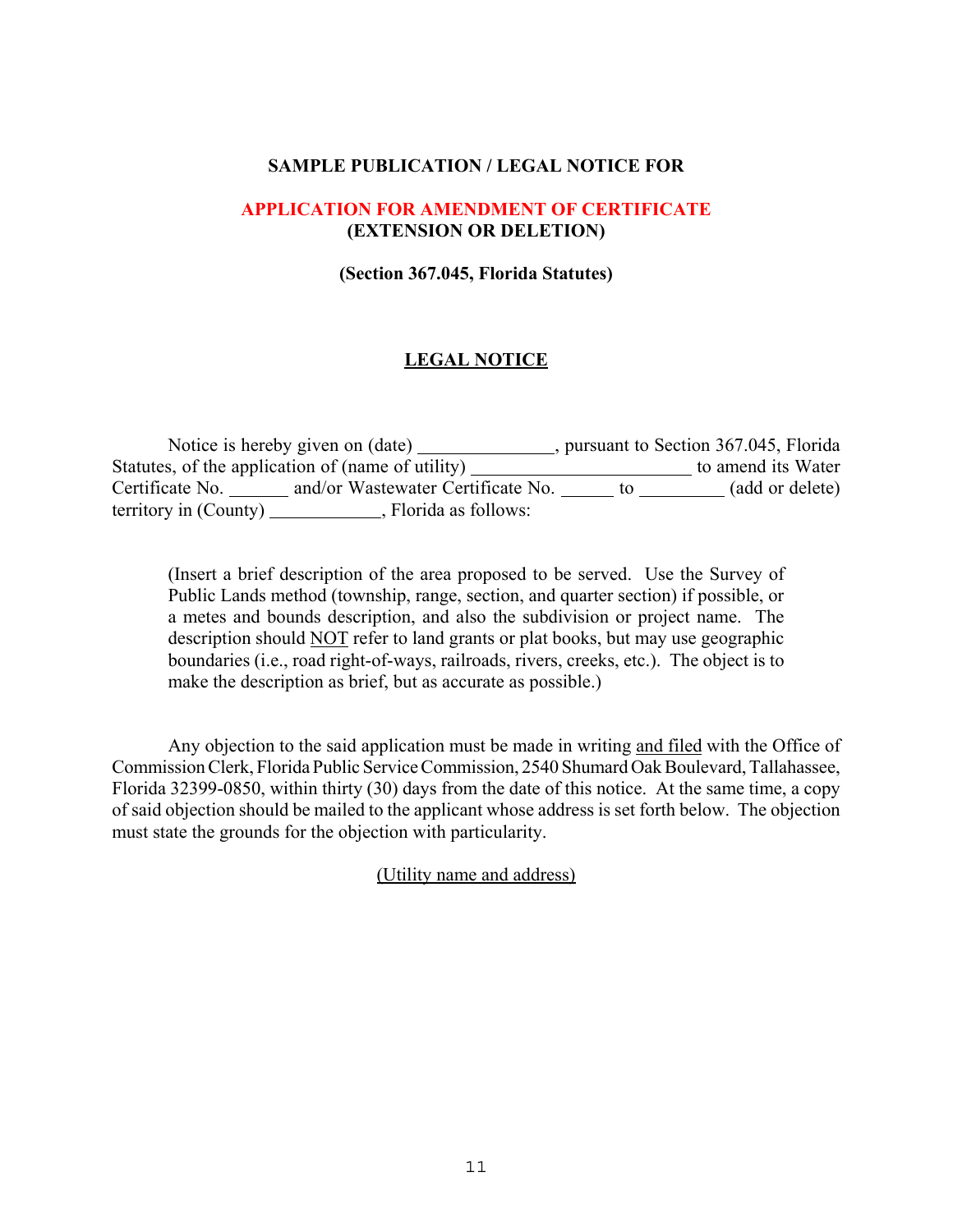#### **CHAPTER 25-9.009, F.A.C. NUMBERING AND GENERAL DATA REQUIRED FOR EACH SHEET**

The numbering and general data required by this rule and listed below shall appear on each sheet in the rate book excepting the front and back covers and the individual sheets of special contracts.

- (1) Every sheet (or page) in the rate book shall be numbered. While any system which provides for an orderly arrangement of the tariff is acceptable, it is suggested that, in the interest of uniformity, all utilities give consideration to the following recommended procedures:
	- (a) Those utilities subject to Rule 25-9.007 should employ a decimal system of numbering, so that any new or additional material may be inserted in the logical place in the proper section of the tariff.
	- (b) Telephone and telegraph utilities covered by Rule 25-9.008 should continue the presently effective section and sheet numbering system which is uniformly employed by all such utilities, the size and construction of whose tariffs require such division.
	- (c) Utilities of any classification, the size of whose tariffs are limited to relatively few pages, may, at their option, employ a simple consecutive sheet numbering system.
- (2) Each sheet shall bear the name of the utility, which shall appear in the upper left-hand corner of the sheet.
- (3) The FIRST issue of each sheet in the rate book shall be marked "Original Sheet" in the upper right-hand corner of the sheet. As an example: Original Sheet No. 1., or, Original Sheet No. 5.2.
- (4) Revised sheets in the rate book shall be marked with the serial number of the revision in the upper right-hand corner and the number of the sheet it replaces. As an example: First Revised Sheet No. 1 Cancels Original Sheet No. 1 or Fourth Revised Sheet No. 5.2 Cancels Third Revised Sheet No. 5.2
- (5) At the bottom of each sheet shall appear the name and title of the issuing officer of the utility.

**Specific Authority: 364.20, 366.05(1), 367.121, F.S. Law Implemented: 364.04, 366.05, 367.041, F.S. History: Repromulgated 1/8/75, 10/22/75, formerly 25-9.09.**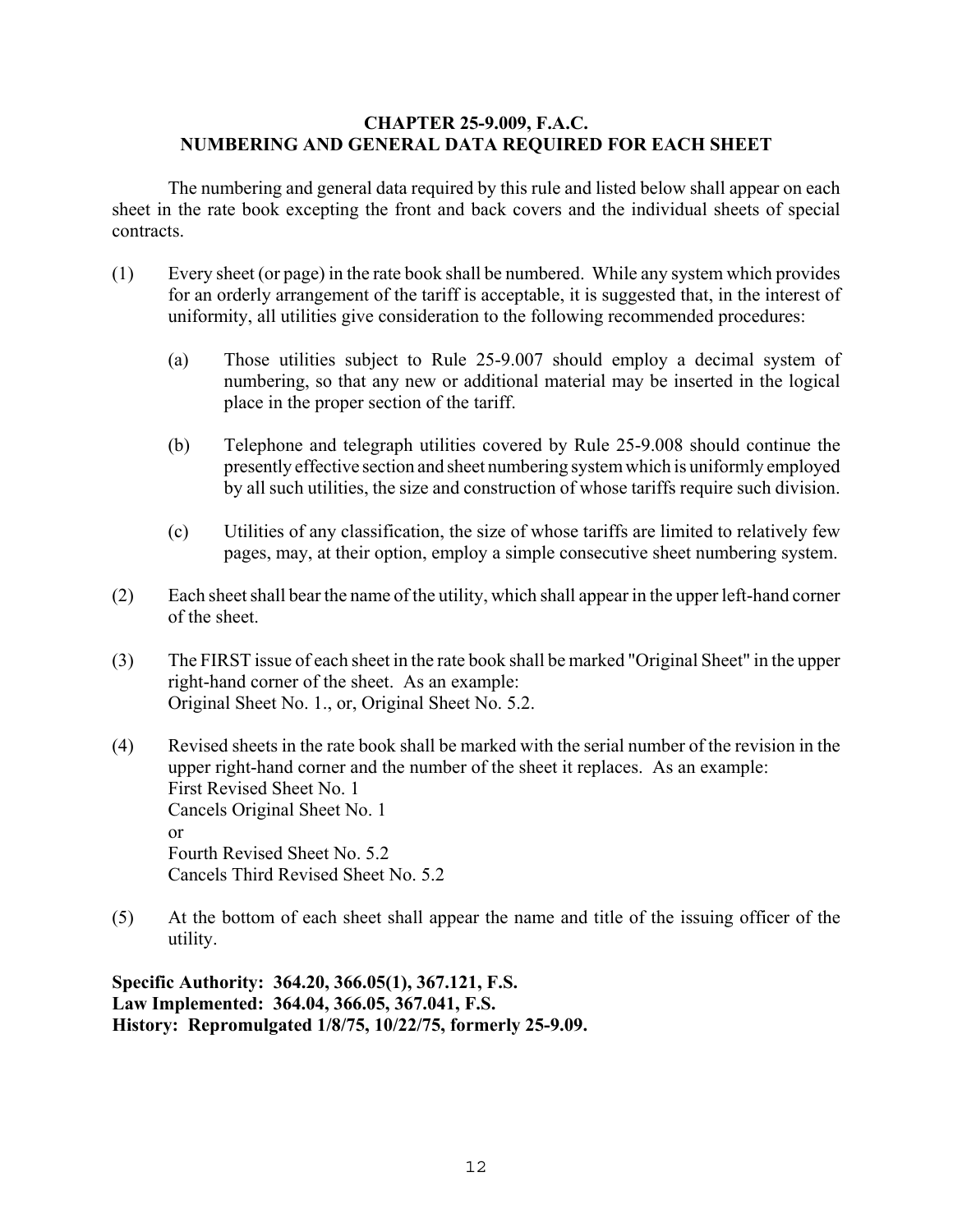### **CHAPTER 25-9.010, F.A.C. NUMBERING OF SUPPLEMENTS AND ADDITIONS**

- (1) When new or additional service classifications or rate schedules are to be established, the sheets containing such classifications or schedules shall follow the last sheets in the rate schedules section of the appropriate classification and be given the next consecutive sheet number or numbers. Letter suffixes shall not be used in numbering service classifications or rate schedules.
- (2) When revisions or additions to existing schedules or sheets require more space, one or more sheets shall be issued to which the same sheet number shall be given with a letter suffix; for example, if changes be made in Original Sheet No. 5.2 and more than one sheet is required to show the changed or new matter, the new sheet shall be issued as First Revised Sheet No. 5.2-A, etc.

**Specific Authority: 364.20, 366.05(1), 367.121, F.S. Law Implemented: 364.04, 366.05, F.S. History: Repromulgated 1/8/75, 10/22/75, formerly 25-9.10.**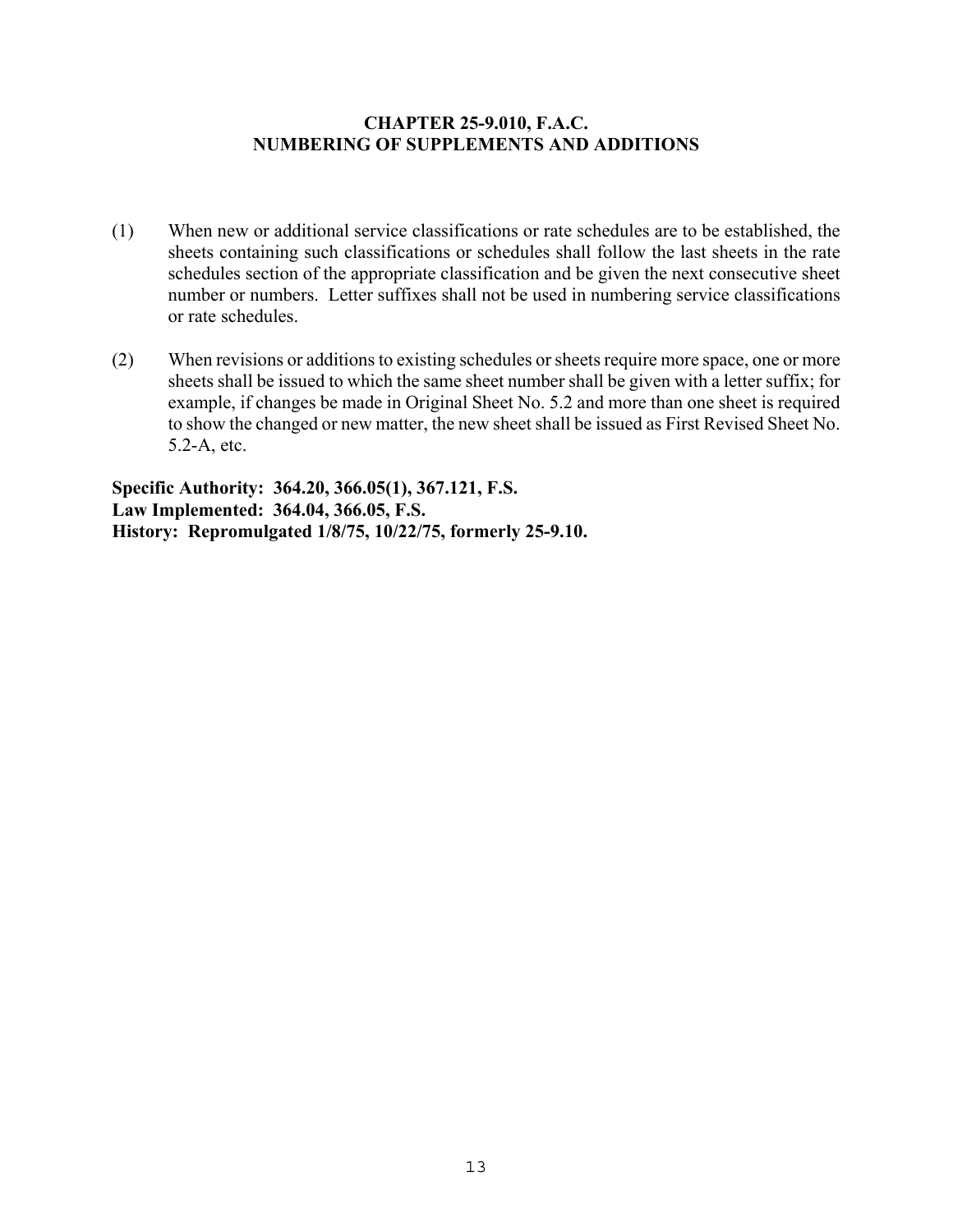WATER TARIFF

# TERRITORY SERVED

CERTIFICATE NUMBER -

COUNTY -

## COMMISSION ORDER(s) APPROVING TERRITORY SERVED -

Order Number Date Issued Docket Number Filing Type

 $\mathcal{L}_\text{max}$  , where  $\mathcal{L}_\text{max}$  and  $\mathcal{L}_\text{max}$  and  $\mathcal{L}_\text{max}$ ISSUING OFFICER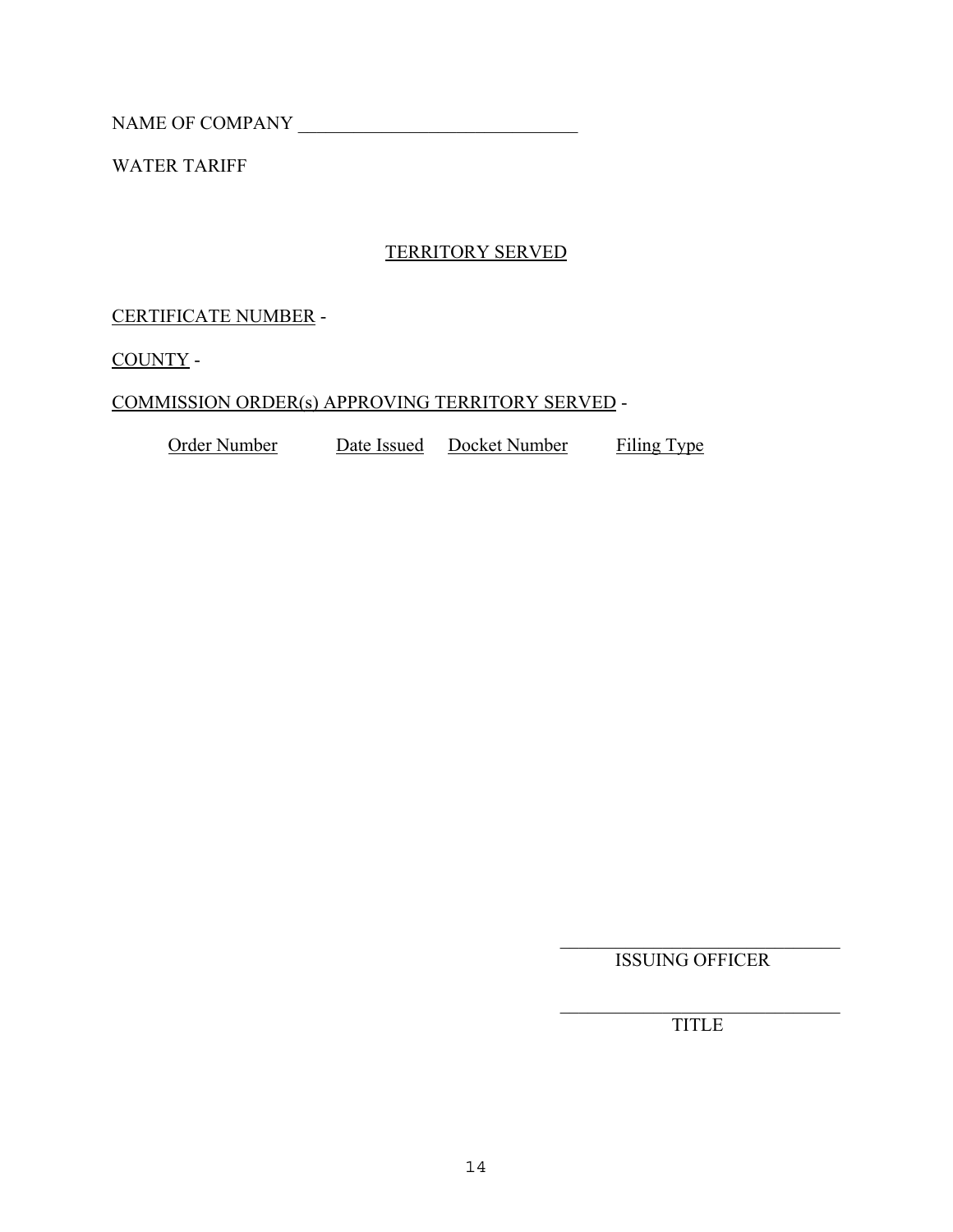WATER TARIFF

# DESCRIPTION OF TERRITORY SERVED

 $\mathcal{L}_\text{max}$  , where  $\mathcal{L}_\text{max}$  and  $\mathcal{L}_\text{max}$  and  $\mathcal{L}_\text{max}$ ISSUING OFFICER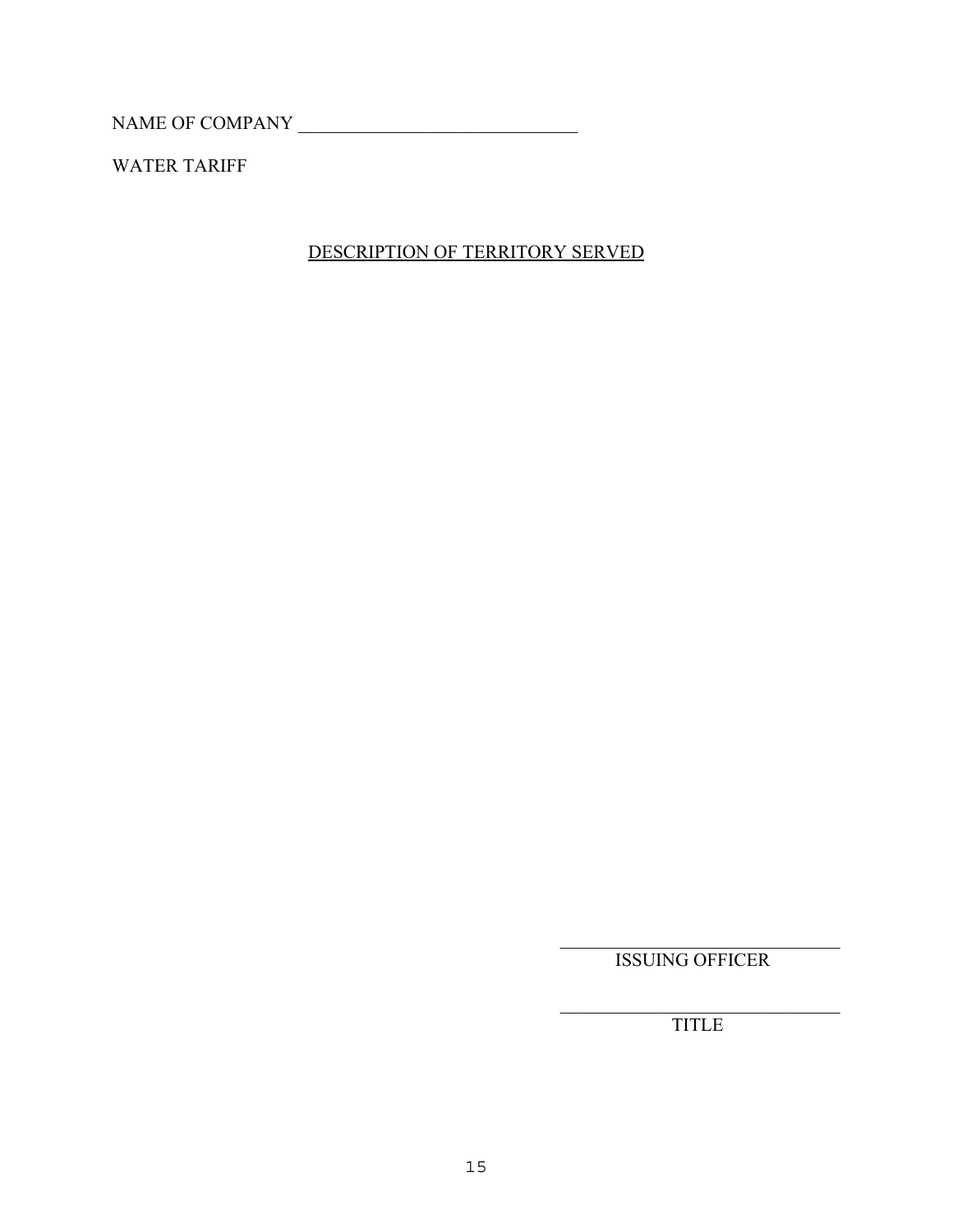WASTEWATER TARIFF

# TERRITORY SERVED

CERTIFICATE NUMBER -

COUNTY -

## COMMISSION ORDER(s) APPROVING TERRITORY SERVED -

Order Number Date Issued Docket Number Filing Type

 $\mathcal{L}_\text{max}$  , where  $\mathcal{L}_\text{max}$  and  $\mathcal{L}_\text{max}$  and  $\mathcal{L}_\text{max}$ ISSUING OFFICER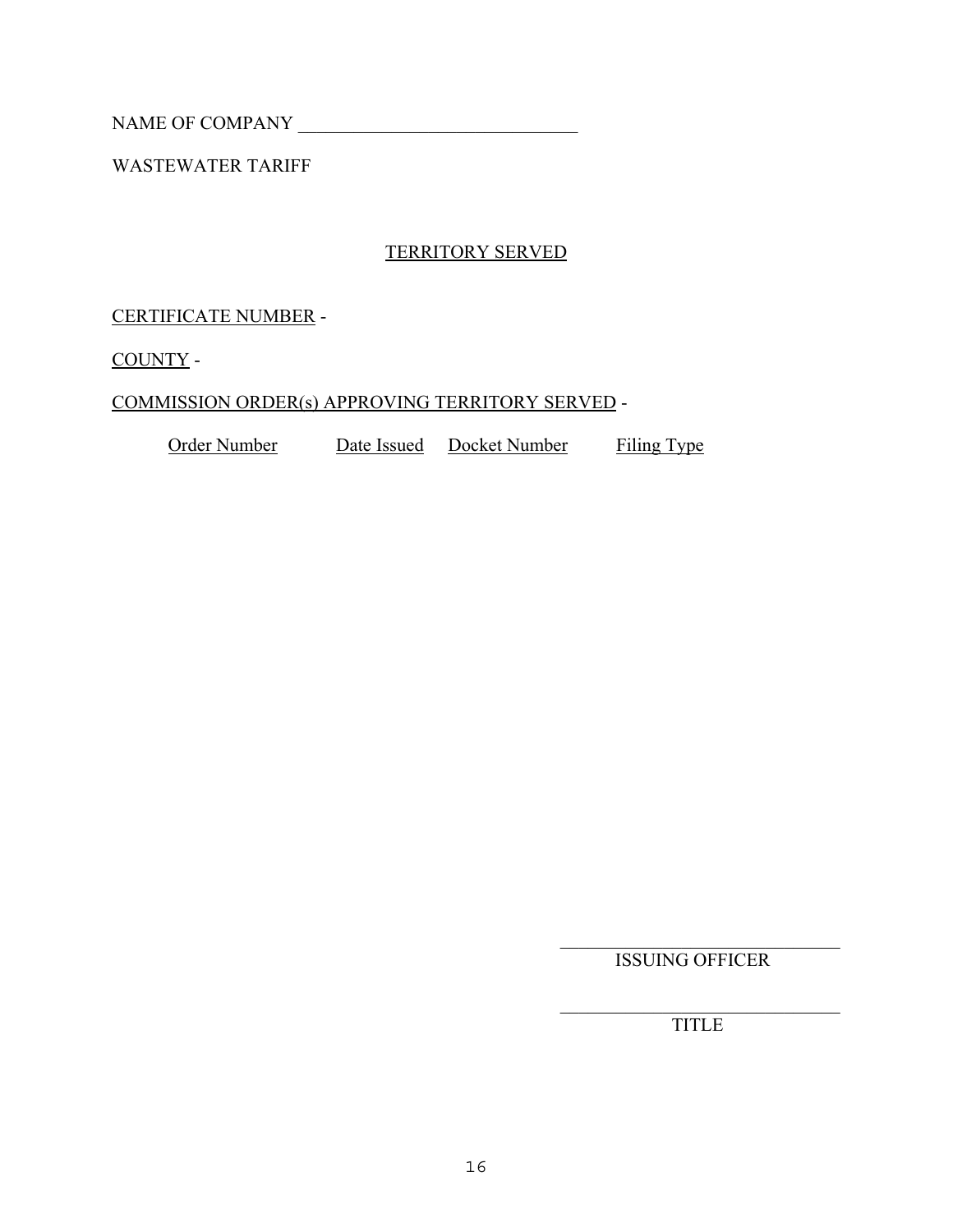WASTEWATER TARIFF

# DESCRIPTION OF TERRITORY SERVED

 $\mathcal{L}_\text{max}$  , where  $\mathcal{L}_\text{max}$  and  $\mathcal{L}_\text{max}$  and  $\mathcal{L}_\text{max}$ ISSUING OFFICER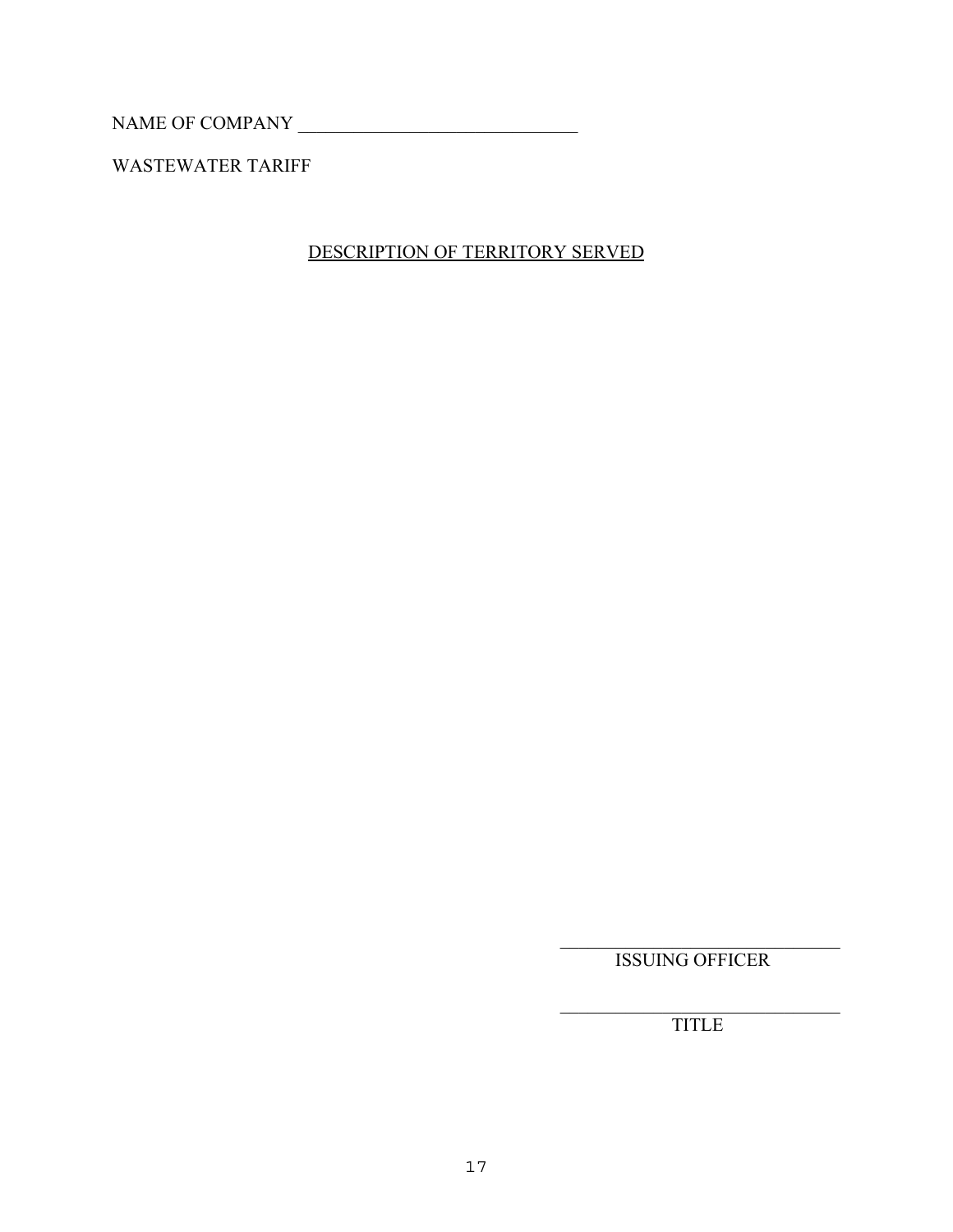### **SECTION 367.045, FLORIDA STATUTES CERTIFICATE OF AUTHORIZATION; APPLICATION AND AMENDMENT PROCEDURES**

- (1) When a utility applies for an initial certificate of authorization from the commission, it shall:
	- (a) Provide notice of the actual application filed by mail or personal delivery to the governing body of the county or city affected, to the Public Counsel, to the commission, and to such other persons and in such other manner as may be prescribed by commission rule;
	- (b) Provide all information required by rule or order of the commission, which information may include a detailed inquiry into the ability of the applicant to provide service, the area and facilities involved, the need for service in the area involved, and the existence or nonexistence of service from other sources within geographical proximity to the area in which the applicant seeks to provide service;
	- (c) File with the commission schedules showing all rates, classifications, and charges for service of every kind proposed by it and all rules, regulations, and contracts relating thereto;
	- (d) File the application fee required by s. 367.145; and
	- (e) Submit an affidavit that the applicant has provided notice of its actual application pursuant to this section.
- (2) A utility may not delete or extend its service outside the area described in its certificate of authorization until it has obtained an amended certificate of authorization from the commission. When a utility applies for an amended certificate of authorization from the commission, it shall:
	- (a) Provide notice of the actual application filed by mail or personal delivery to the governing body of the county or municipality affected, to the Public Counsel, to the commission, and to such other persons and in such other manner as may be prescribed by commission rule;
	- (b) Provide all information required by rule or order of the commission, which information may include a detailed inquiry into the ability or inability of the applicant to provide service, the need or lack of need for service in the area that the applicant seeks to delete or add; the existence or nonexistence of service from other sources within geographical proximity to the area that the applicant seeks to delete or add, and a description of the area sought to be deleted or added to the area described in the applicant's current certificate of authorization;
	- (c) Provide a reference to the number of the most recent order of the commission establishing or amending the applicant's rates and charges;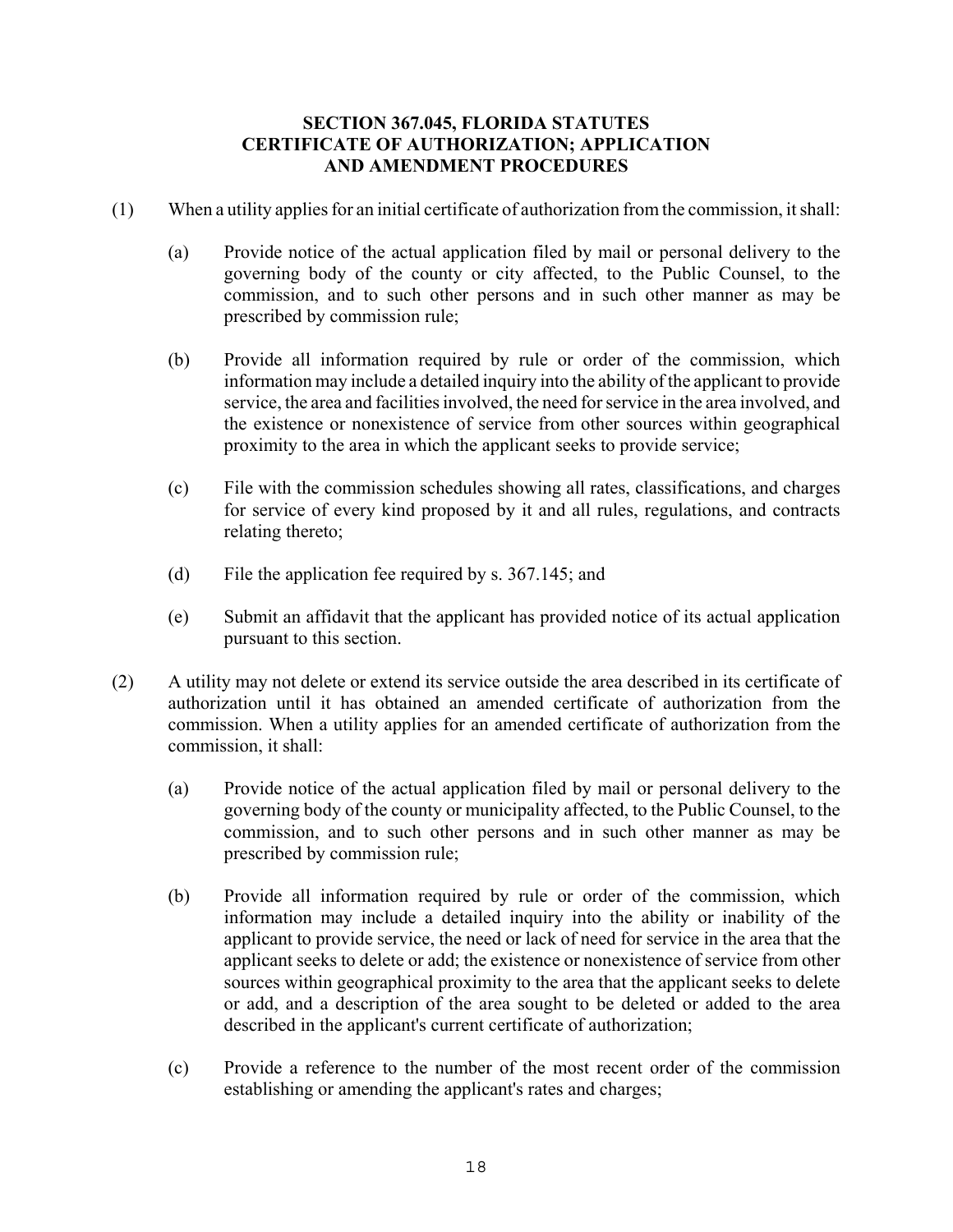- (d) Submit an affidavit that the utility has tariffs and annual reports on file with the commission;
- (e) File the application fee required by s. 367.145; and
- (f) Submit an affidavit that the applicant has provided notice of its actual application pursuant to this section.
- (3) If, within 30 days after the last day that notice was mailed or published by the applicant, whichever is later, the commission does not receive written objection to the notice, the commission may dispose of the application without hearing. If the applicant is dissatisfied with the disposition, it may bring a proceeding under ss. 120.569 and 120.57.
- (4) If, within 30 days after the last day that notice was mailed or published by the applicant, whichever is later, the commission receives from the Public Counsel, a governmental authority, or a utility or consumer who would be substantially affected by the requested certification or amendment a written objection requesting a proceeding pursuant to ss. 120.569 and 120.57, the commission shall order such proceeding conducted in or near the area for which application is made, if feasible. Notwithstanding the ability to object on any other ground, a county or municipality has standing to object on the ground that the issuance or amendment of the certificate of authorization violates established local comprehensive plans developed pursuant to ss.  $163.3161-163.3211$ . If a consumer, utility, or governmental authority or the Public Counsel requests a public hearing on the application, such hearing must, if feasible, be held in or near the area for which application is made; and the transcript of such hearing and any material submitted at or before the hearing must be considered as part of the record of the application and any proceeding related thereto.
- (5) (a) The commission may grant or amend a certificate of authorization, in whole or in part or with modifications in the public interest, but may not grant authority greater than that requested in the application or amendment thereto and noticed under this section; or it may deny a certificate of authorization or an amendment to a certificate of authorization, if in the public interest. The commission may deny an application for a certificate of authorization for any new Class C wastewater system, as defined by commission rule, if the public can be adequately served by modifying or extending a current wastewater system. The commission may not grant a certificate of authorization for a proposed system, or an amendment to a certificate of authorization for the extension of an existing system, which will be in competition with, or a duplication of, any other system or portion of a system, unless it first determines that such other system or portion thereof is inadequate to meet the reasonable needs of the public or that the person operating the system is unable, refuses, or neglects to provide reasonably adequate service.
	- (b) When granting or amending a certificate of authorization, the commission need not consider whether the issuance or amendment of the certificate of authorization is inconsistent with the local comprehensive plan of a county or municipality unless a timely objection to the notice required by this section has been made by an appropriate motion or application. If such an objection has been timely made, the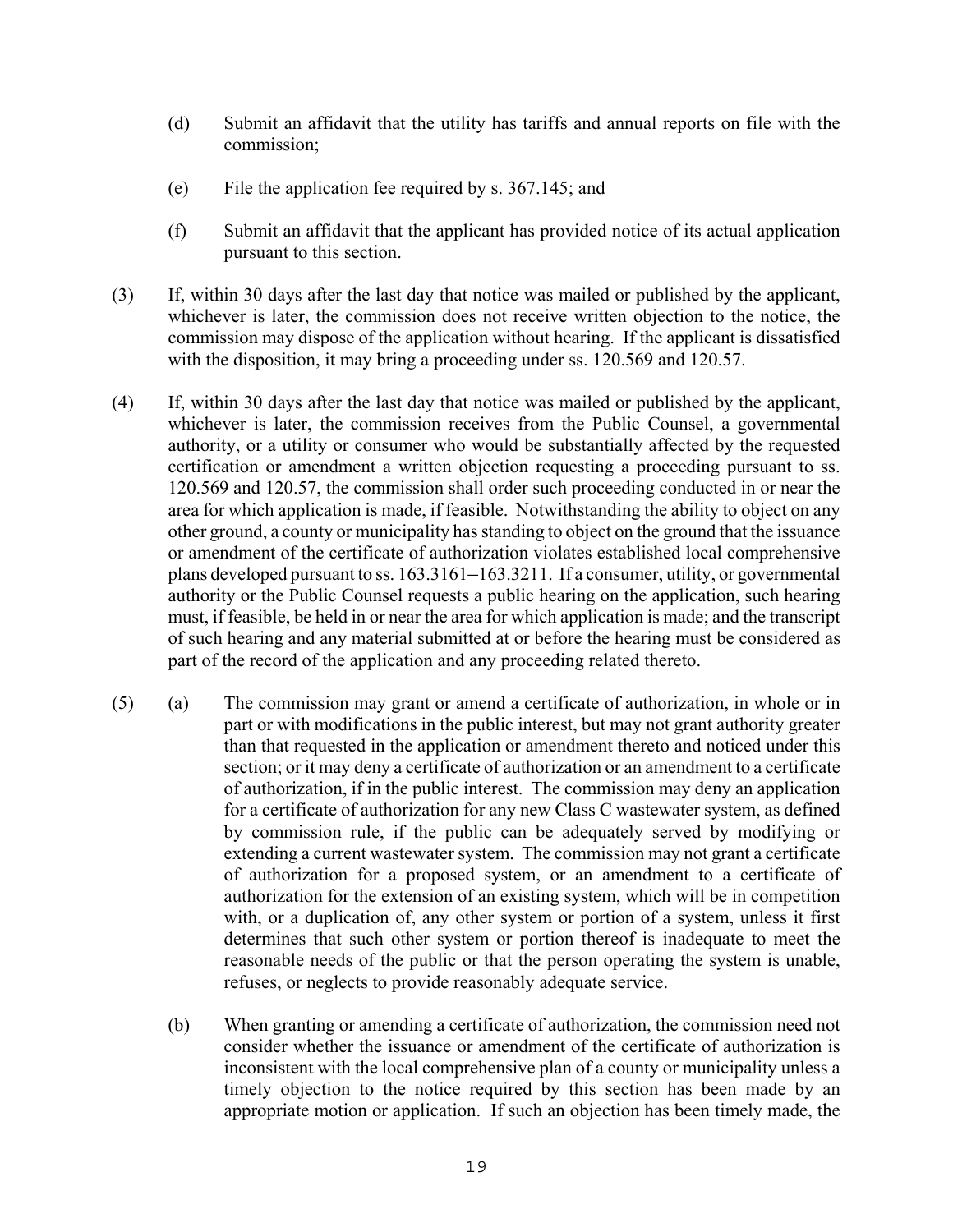commission shall consider, but is not bound by, the local comprehensive plan of the county or municipality.

(6) The revocation, suspension, transfer, or amendment of a certificate of authorization is subject to the provisions of this section. The commission shall give 30 days' notice before it initiates any such action.

## History.

ss. 5, 27, ch. 89–353; s. 4, ch. 91–429; s. 95, ch. 96-410.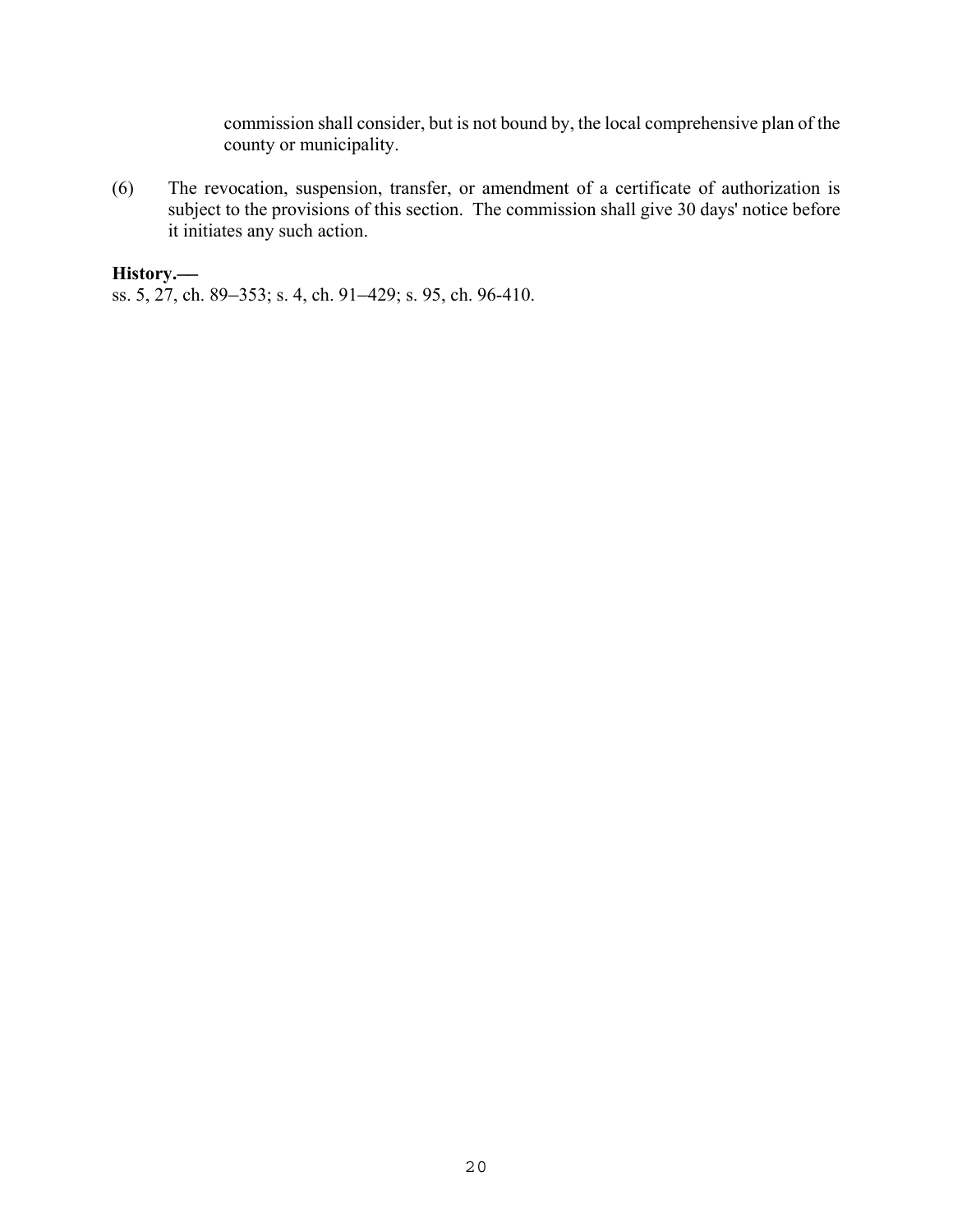#### **CHAPTER 25-30.020, F.A.C. FEES REQUIRED TO BE PAID BY WATER AND WASTEWATER UTILITIES**

- (1) When a utility files any application for a certificate of authorization pursuant to sections 367.045, 367.071 and 367.171, Florida Statutes, or files any request for a rate change pursuant to sections 367.081, 367.0814 and 367.0822, Florida Statutes (except an index or pass-through), or files for authorization to collect or change service availability charges pursuant to section 367.101, Florida Statutes, the utility shall remit a fee to the Commission's Office of Commission Clerk. A separate fee shall apply for water service and wastewater service. A separate fee shall also apply for each section listed above. For purposes of this rule, capacity is determined by combining the capacities of all systems included in the application. For purposes of this rule, an equivalent residential connection (ERC) is 350 gallons per day (gpd) for water service and 280 gallons per day (gpd) for wastewater service.
- (2) The amount of the fee to be filed pursuant to subsection (1) of this rule shall be as follows:
	- (a) For an original certificate application filed pursuant to Section 367.045, Florida Statutes, the amount of the fee shall be as follows:
		- 1. For utilities with the existing or proposed capacity to serve up to 500 ERCs, \$750;
		- 2. For utilities with the existing or proposed capacity to serve from 501 to 2,000 ERCs, \$1,500;
		- 3. For utilities with the existing or proposed capacity to serve from 2,001 to 4,000 ERCs, \$2,250;
		- 4. For utilities with the existing or proposed capacity to serve more than 4,000 ERCs, \$3,000.
	- (b) For an application for extension or deletion of territory filed pursuant to Section 367.045, Florida Statutes, the amount of the fee shall be as follows:
		- 1. For applications in which the area to be extended or deleted has the proposed capacity to serve up to 100 ERCs, \$100;
		- 2. For applications in which the area to be extended or deleted has the proposed capacity to serve from 101 to 200 ERCs, \$200;
		- 3. For applications in which the area to be extended or deleted has the proposed capacity to serve from 201 to 500 ERCs, \$500;
		- 4. For applications in which the area to be extended or deleted has the proposed capacity to serve from 501 to 2,000 ERCs, \$1,000;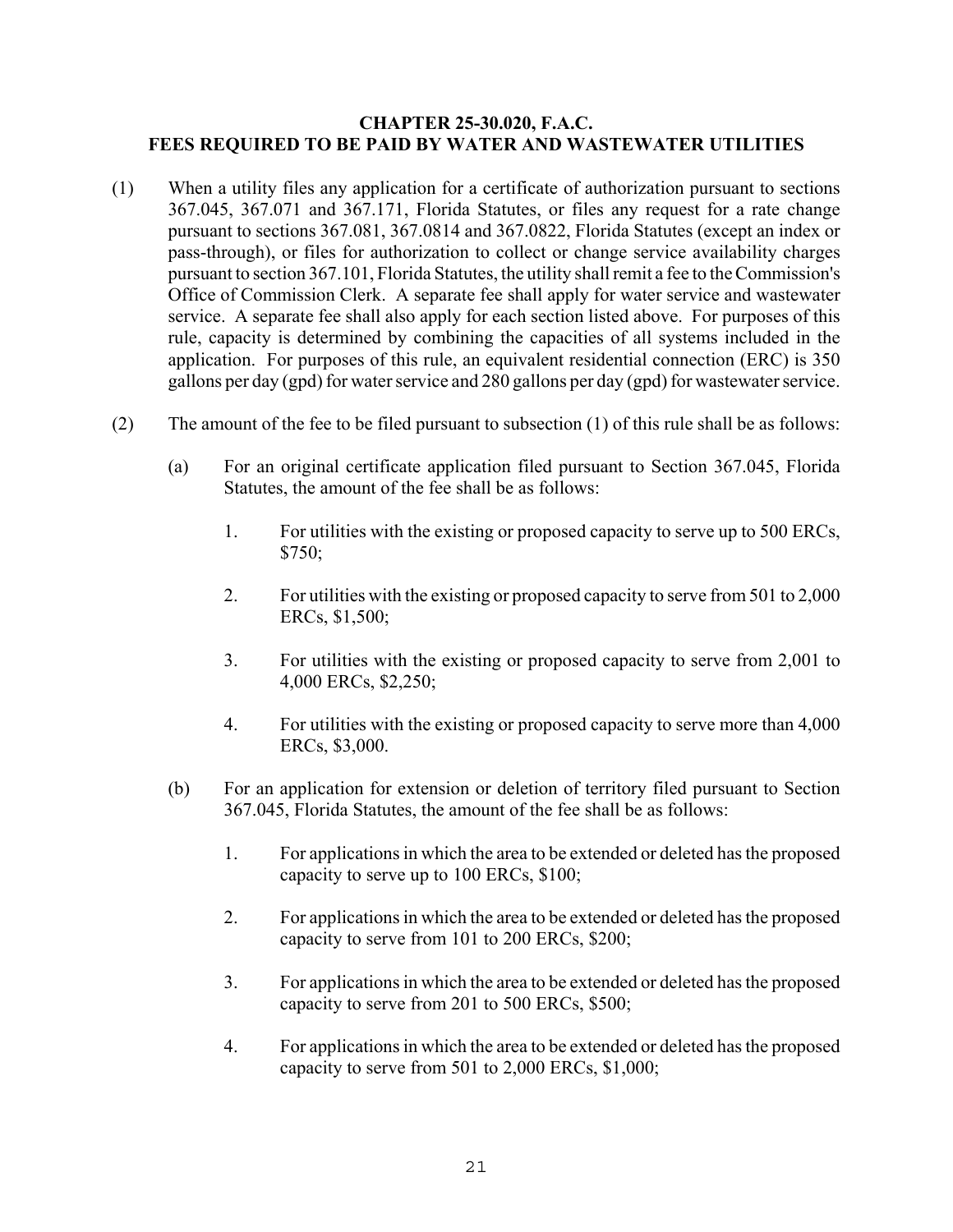- 5. For applications in which the area to be extended or deleted has the proposed capacity to serve from 2,001 to 4,000 ERCs, \$1,750;
- 6. For applications in which the area to be extended or deleted has the proposed capacity to serve more than 4,000 ERCs, \$2,250.
- (c) For an application for transfer or change in majority organizational control filed pursuant to Section 367.071, Florida Statutes, the amount of the fee shall be as follows:
	- 1. For applications in which the utility to be transferred has the capacity to serve up to 500 ERCs, \$750;
	- 2. For applications in which the utility to be transferred has the capacity to serve from 501 to 2,000 ERCs, \$1,500;
	- 3. For applications in which the utility to be transferred has the capacity to serve from 2,001 to 4,000 ERCs, \$2,250;
	- 4. For applications in which the utility to be transferred has the capacity to serve more than 4,000 ERCs, \$3,000.
- (d) For an application for a grandfather certificate filed pursuant to Section 367.171, Florida Statutes, the amount of the fee shall be as follows:
	- 1. For applications in which the utility has the capacity to serve up to 100 ERCs, \$100;
	- 2. For applications in which the utility has the capacity to serve from 101 to 200 ERCs, \$200;
	- 3. For applications in which the utility has the capacity to serve from 201 to 500 ERCs, \$500;
	- 4. For applications in which the utility has the capacity to serve from 501 to 2,000 ERCs, \$1,000;
	- 5. For applications in which the utility has the capacity to serve from 2,001 to 4,000 ERCs, \$1,750;
	- 6. For applications in which the utility has the capacity to serve more than 4,000 ERCs, \$2,250.
- (e) For file and suspend rate cases filed pursuant to Section 367.081, Florida Statutes, the amount of the fee shall be as follows:
	- 1. For utilities with the existing capacity to serve up to 500 ERCs, \$1,000;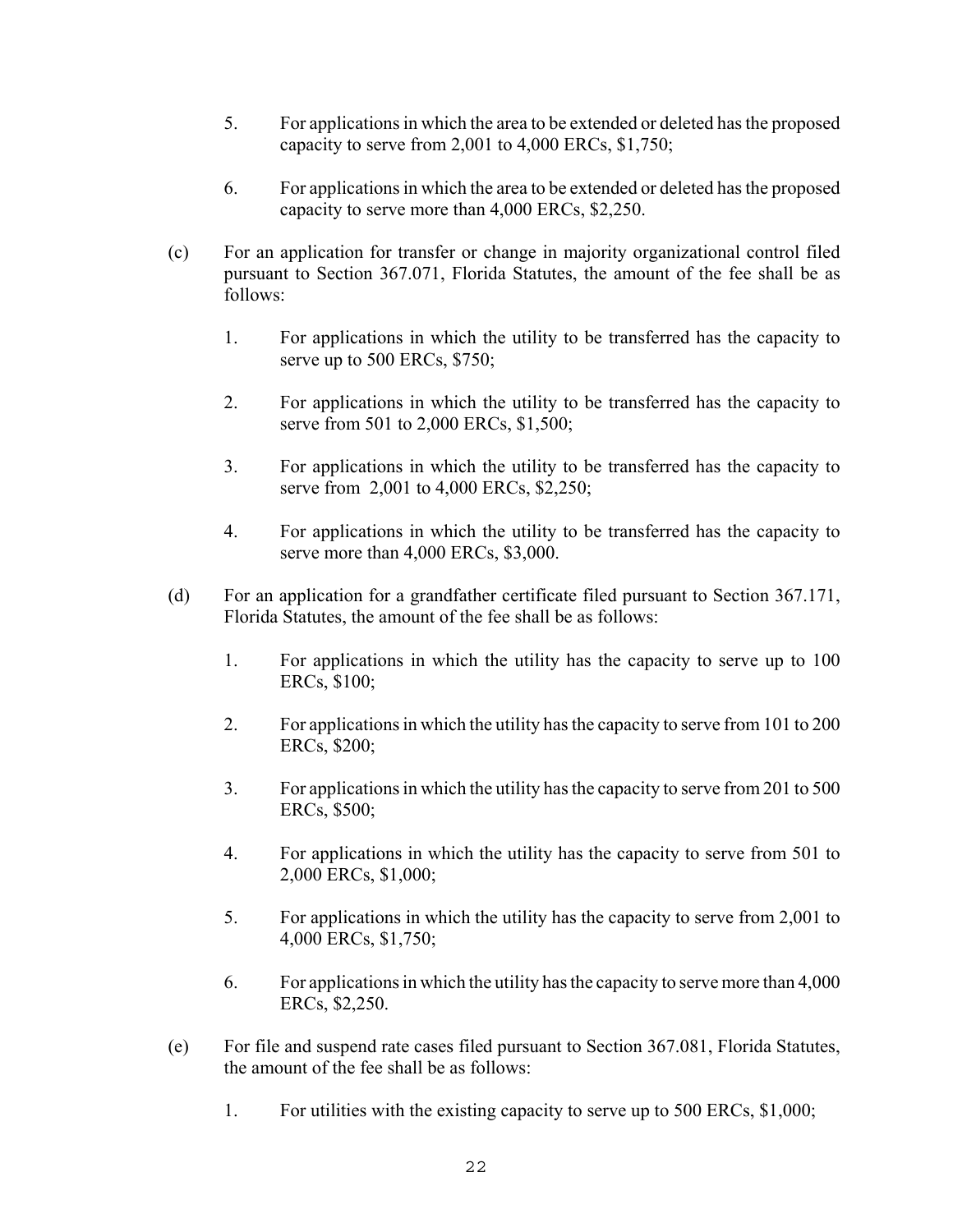- 2. For utilities with the existing capacity to serve from 501 to 2,000 ERCs, \$2,000;
- 3. For utilities with the existing capacity to serve from 2,001 to 4,000 ERCs, \$3,500;
- 4. For utilities with the existing capacity to serve more than 4,000 ERCs, \$4,500.
- (f) For staff-assisted rate cases filed pursuant to Section 367.0814, Florida Statutes, the amount of the fee shall be as follows:
	- 1. For utilities with the existing capacity to serve up to 100 ERCs, \$200;
	- 2. For utilities with the existing capacity to serve from 101 to 200 ERCs, \$500;
	- 3. For utilities with the existing capacity to serve more than 200 ERCs, \$1,000.
- (g) For an application for a limited proceeding pursuant to Section 367.0822, Florida Statutes, the amount of the fee shall be as follows:
	- 1. For utilities with the existing capacity to serve up to 100 ERCs, \$100;
	- 2. For utilities with the existing capacity to serve from 101 to 200 ERCs, \$200;
	- 3. For utilities with the existing capacity to serve from 201 to 500 ERCs, \$500;
	- 4. For utilities with the existing capacity to serve from 501 to 2,000 ERCs, \$1,000;
	- 5. For utilities with the existing capacity to serve from 2,001 to 4,000 ERCs, \$1,750;
	- 6. For utilities with the existing capacity to serve more than 4,000 ERCs, \$2,250.
- (h) For an application for approval of charges or conditions for service availability filed pursuant to section 367.101, Florida Statutes, the amount of the fee shall be as follows:
	- 1. For utilities with existing and proposed capacity to serve up to 100 ERCs, \$100:
	- 2. For utilities with existing and proposed capacity to serve from 101 to 200 ERCs, \$200;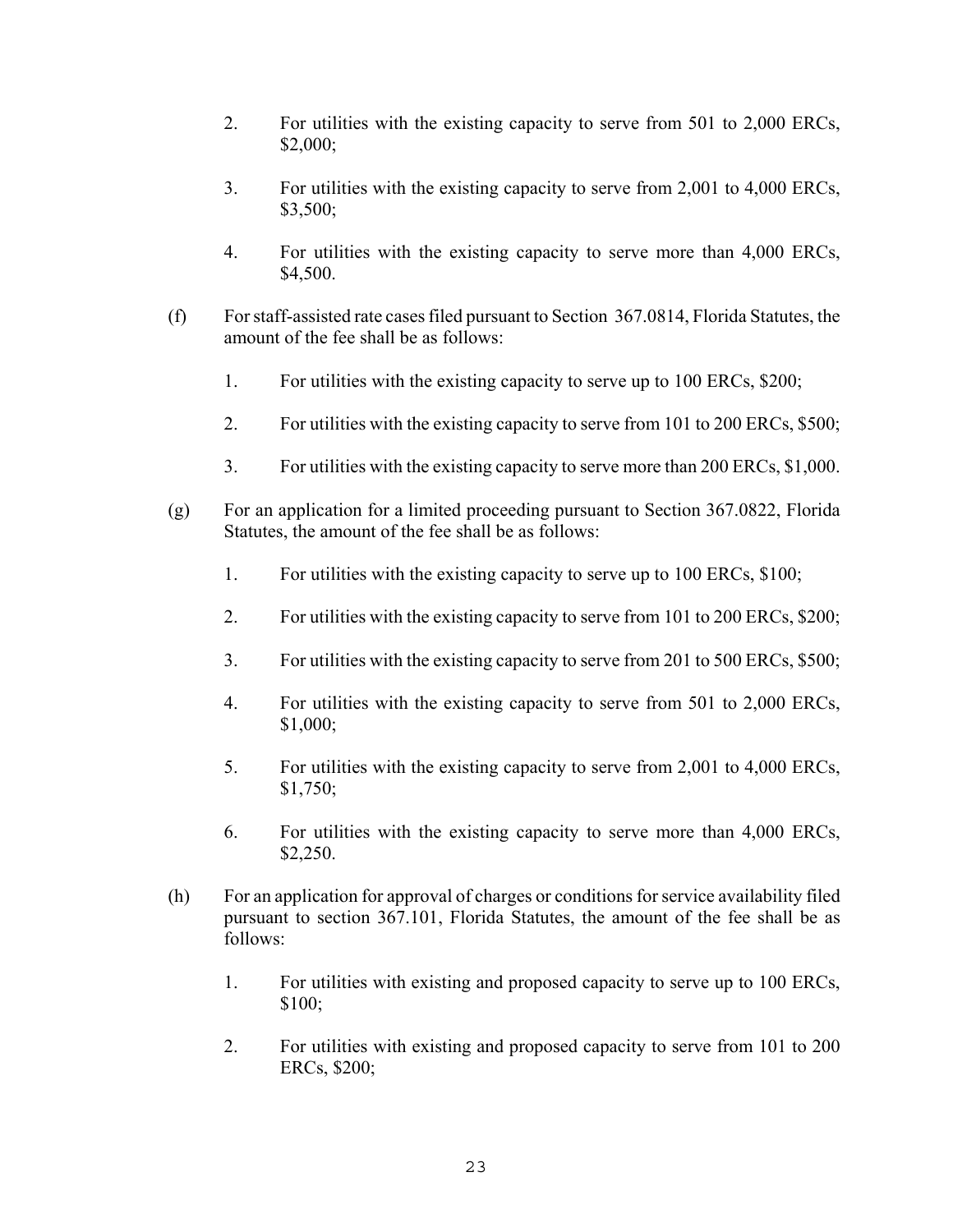- 3. For utilities with existing and proposed capacity to serve from 201 to 500 ERCs, \$500;
- 4. For utilities with existing and proposed capacity to serve from 501 to 2,000 ERCs, \$1,000;
- 5. For utilities with existing and proposed capacity to serve from 2,001 to 4,000 ERCs, \$1,750;
- 6. For utilities with existing and proposed capacity to serve more than 4,000 ERCs, \$2,250.

**Specific Authority: 350.127(2) and 367.121(1), F.S. Law Implemented: 367.045(1)(d), (2)(e), 367.071(3), 367.081(5), 367.0822(2), 367.101(2), 367.145 and 367.171(2)(b), F.S. History: New 10/29/80, Formerly 25-10.11, Transferred from 25-10.011 and Amended 11/9/86, 11/30/93.**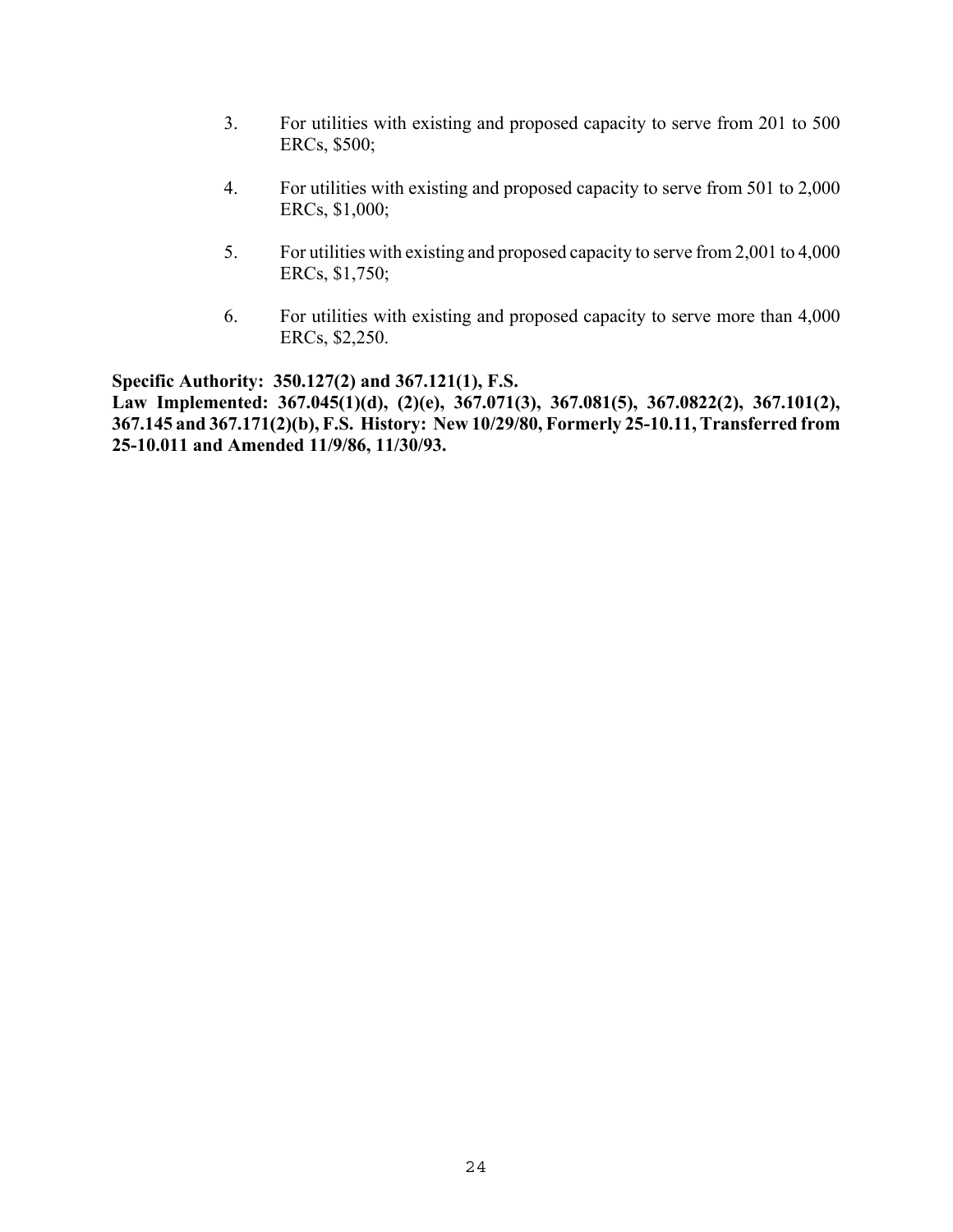### **CHAPTER 25-30.025, F.A.C. OFFICIAL DATE OF FILING**

- (1) The "official date of filing" is the date on which the Director of the Division of Economic Regulation determines the utility has filed completed sets of the minimum filing requirements (MFRs), including testimony that may be required by Rule 25-30.436(2) and payment of the appropriate filing fee to the Office of Commission Clerk.
- (2) The Director of the Division of Economic Regulation shall determine the official date of filing for any utility's application and advise the applicant. The Commission shall resolve any dispute regarding the official date of filing.

**Specific Authority: 367.121(1), F.S. Law Implemented: 367.083, F.S. History: New 3/26/81, Formerly 25-10.12, Transferred from 25-10.012, Amended 11/9/86, 11/30/93.**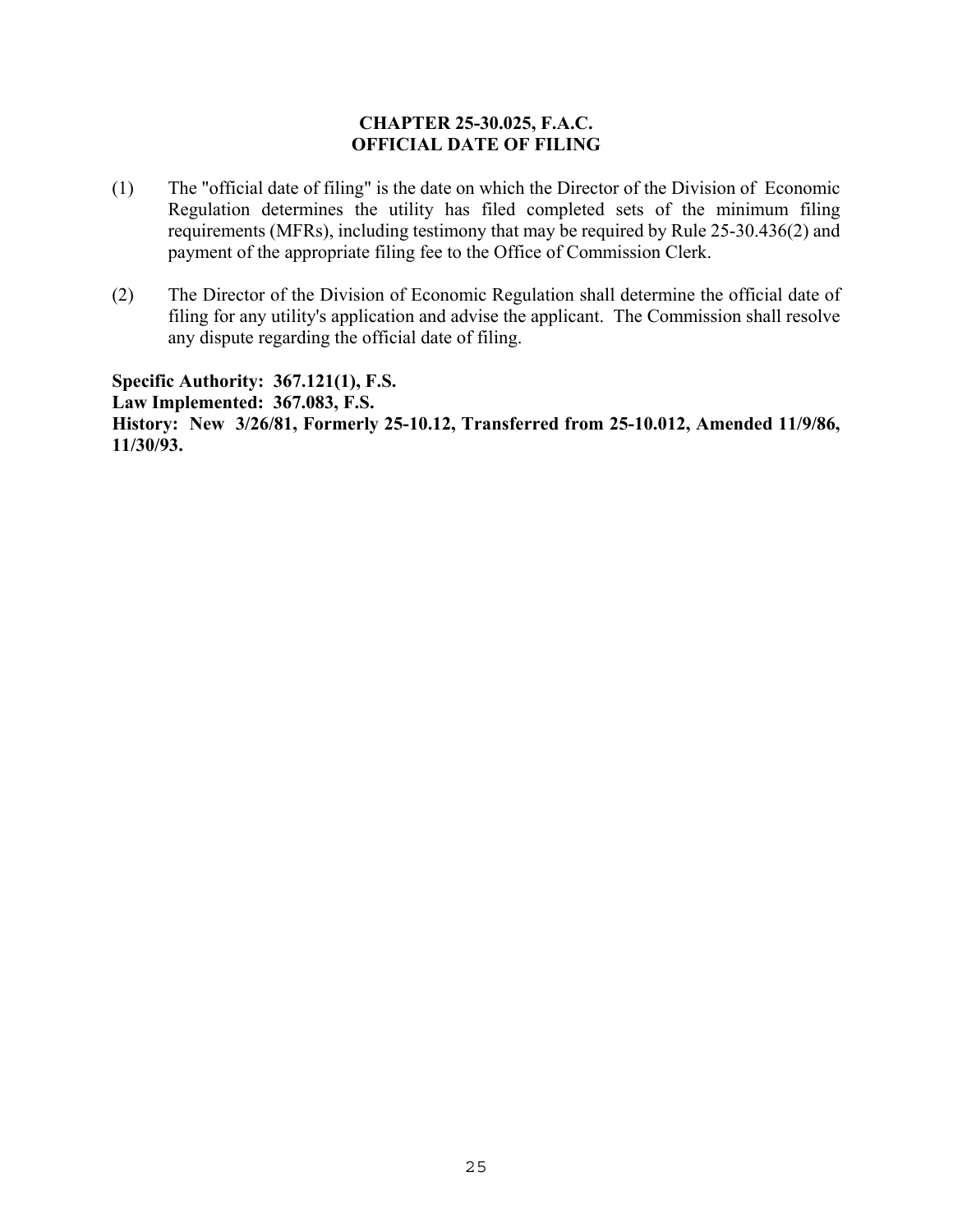## **CHAPTER 25-30.030, F.A.C. NOTICE OF APPLICATION**

- (1) When a utility applies for a certificate of authorization, an extension or deletion of its service area, or a sale, assignment or transfer of its certificate of authorization, facilities or any portion thereof or majority organizational control, it shall provide notice of its application in the manner and to the entities described in this section.
- (2) Before providing notice in accordance with this section, a utility shall obtain from the Commission a list of the names and addresses of the municipalities, the county or counties, the regional planning council, the Office of Public Counsel, the Commission's Office of Commission Clerk, the appropriate regional office of the Department of Environmental Protection, the appropriate water management district, and privately-owned water and wastewater utilities that hold a certificate granted by the Public Service Commission and that are located within the county in which the utility or the territory proposed to be served is located. In addition, if any portion of the proposed territory is within one mile of a county boundary, the utility shall obtain from the Commission a list of the names and addresses of the privately-owned utilities located in the bordering counties and holding a certificate granted by the Commission. The utility's request for the list shall include a complete legal description of the territory to be requested in the application that includes:
	- (a) a reference to township(s), range(s), land section(s) and county; and
	- (b) a complete and accurate description of the territory served or proposed to be served in one of the following formats. The description may reference interstates, state roads, and major bodies of water. The description shall not rely on references to government lots, local streets, recorded plats or lots, tracts, or other recorded instruments.
		- 1. Sections: If the territory includes complete sections, the description shall only include the township, range, and section reference. If the territory includes partial sections, the description shall either identify the subsections included or excluded.
		- 2. Metes and bounds: A point of beginning which is referenced from either a section corner or a subsection corner, such as a quarter corner. The perimeter shall be described by traversing the proposed territory and closing at the point of beginning. The description shall include all bearings and distances necessary to provide a continuous description.
- (3) The notice shall be appropriately styled:
	- (a) Notice of Application for an Initial Certificate of Authorization for Water, Wastewater, or Water and Wastewater Certificate;
	- (b) Notice of Application for an Extension of Service Area;
	- (c) Notice of Application for Deletion of Service Area;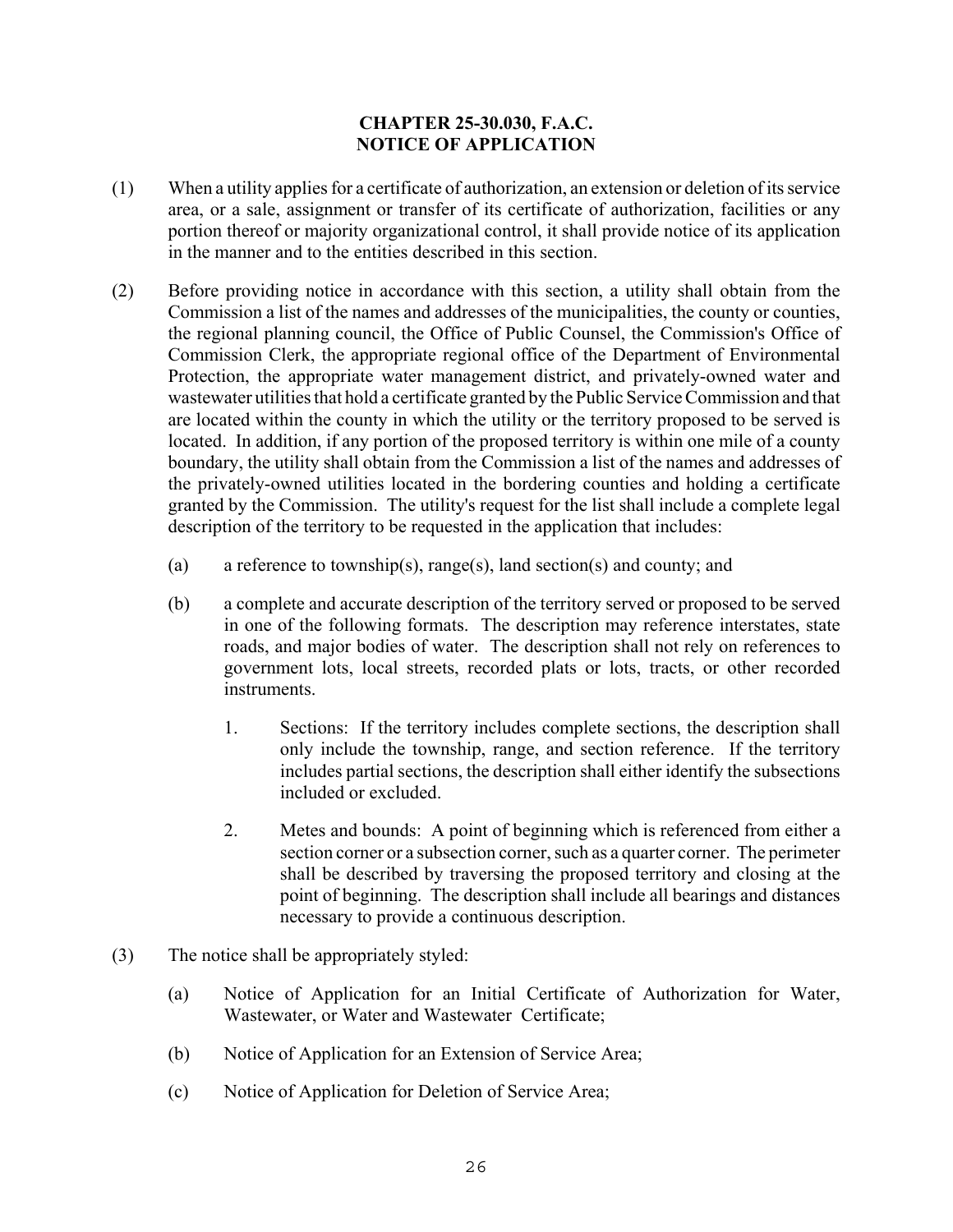- (d) Notice of Application for a Transfer of Water, Wastewater, or Water and Wastewater Certificate(s); or
- (e) Notice of Application for a Transfer of Majority Organizational Control.
- (4) The notice shall include the following:
	- (a) the date the notice is given;
	- (b) the name and address of the applicant;
	- (c) a description, using township, range and section references, of the territory proposed to be either served, added, deleted, or transferred; and
	- (d) a statement that any objections to the application must be filed with the Office of Commission Clerk, 2540 Shumard Oak Boulevard, Tallahassee, Florida 32399-0850, no later than 30 days after the last date that the notice was mailed or published, whichever is later.
- (5) Within 7 days of filing its application, the utility shall provide a copy of the notice by regular mail to:
	- (a) the governing body of the county in which the utility system or the territory proposed to be served is located;
	- (b) the governing body of any municipality contained on the list obtained pursuant to (2) above;
	- (c) the regional planning council designated by the Clean Water Act, 33 U.S.C. 1288(2);
	- (d) all water or wastewater utilities contained on the list(s) obtained pursuant to (2) above;
	- (e) the office of Public Counsel;
	- (f) the Commission's Office of Commission Clerk;
	- (g) the appropriate regional office of the Department of Environmental Protection; and
	- (h) the appropriate Water Management District.
- (6) No sooner than 21 days before the application is filed and no later than 7 days after the application is filed, the utility shall also provide a copy of the Notice, by regular mail or personal service, to each customer, of the system to be certificated, transferred, acquired, or deleted.
- (7) The Notice shall be published once in a newspaper of general circulation in the territory proposed to be served, added, deleted, or transferred. The publication shall be within 7 days of filing the application.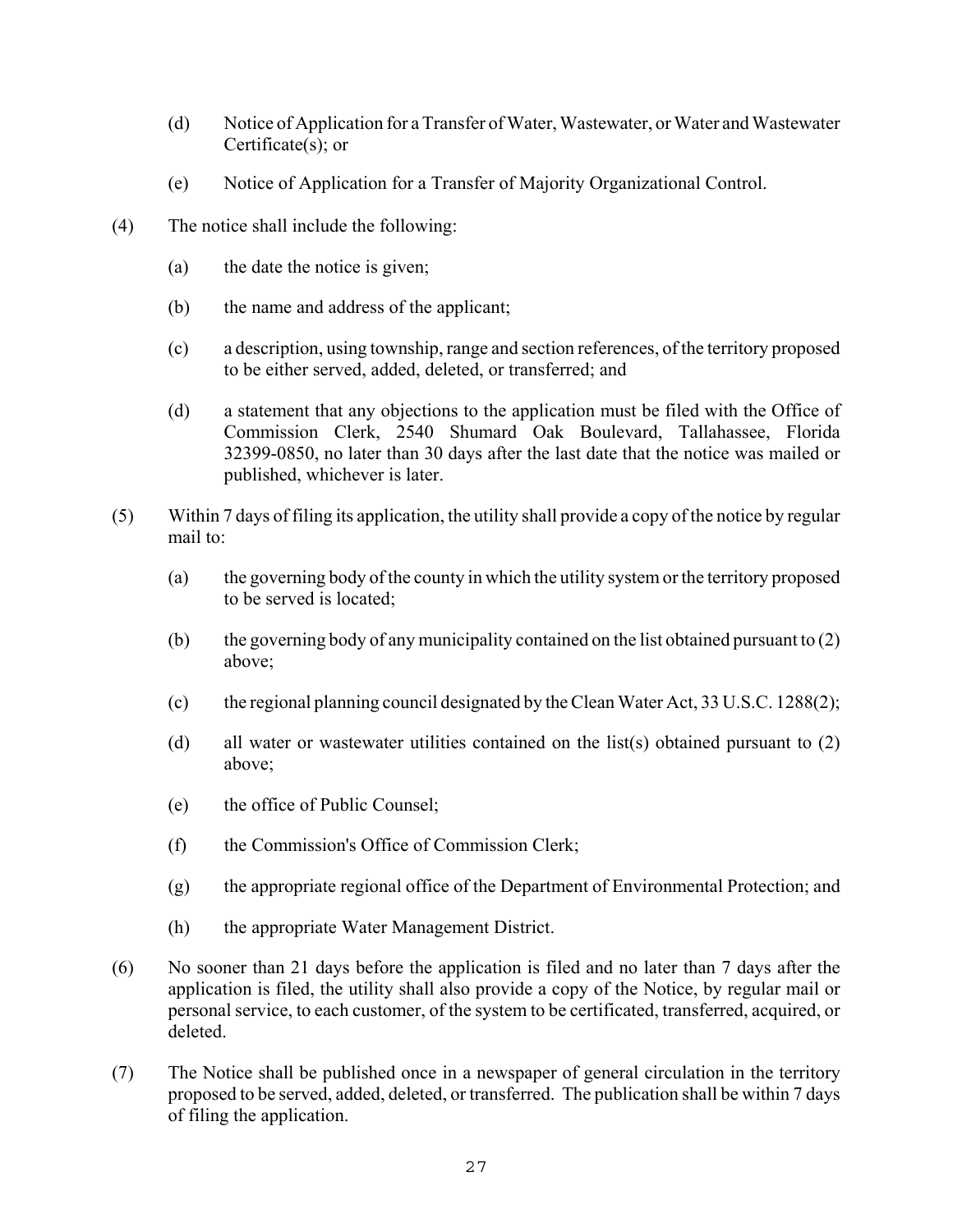- (8) A copy of the notice(s) and list of the entities receiving notice pursuant to this rule shall accompany the affidavit required by sections  $367.045(1)$  (e) and (2) (f), Florida Statutes. The affidavit shall be filed no later than 15 days after filing the application.
- (9) This rule does not apply to applications for grandfather certificates filed under section 367.171, Florida Statutes, or to applications for transfers to governmental authorities filed under Section 367.071, Florida Statutes, or to name changes.

**Specific Authority: 367.121(1), F.S. Law Implemented: 367.031, 367.045, 367.071, F.S. History: New 4/5/81, formerly 25-10.061, Transferred from 25-10.0061 and Amended 11/9/86, Amended 1/27/91, Amended 11/30/93.**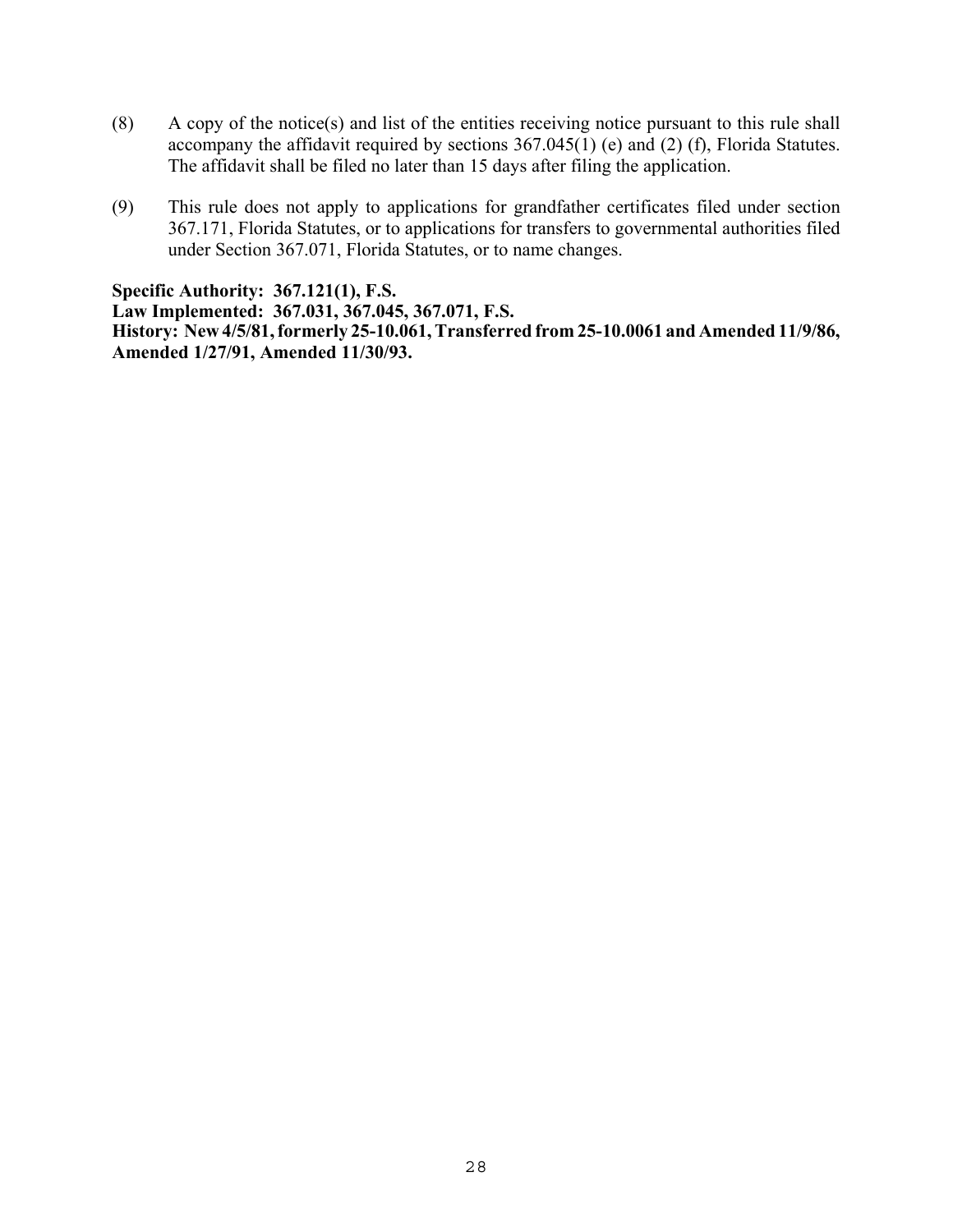#### **CHAPTER 25-30.031, F.A.C. WRITTEN OBJECTION**

- (1) A written objection to a Notice of Application is timely if it is filed within 30 days after the last day that the Notice is mailed or published by the applicant, whichever is later.
- (2) A written objection must state the grounds for the objection with particularity.

**Specific Authority: 367.121(1), F.S. Law Implemented: 367.045, F.S. History: New 11/9/86. Amended 1/27/91.**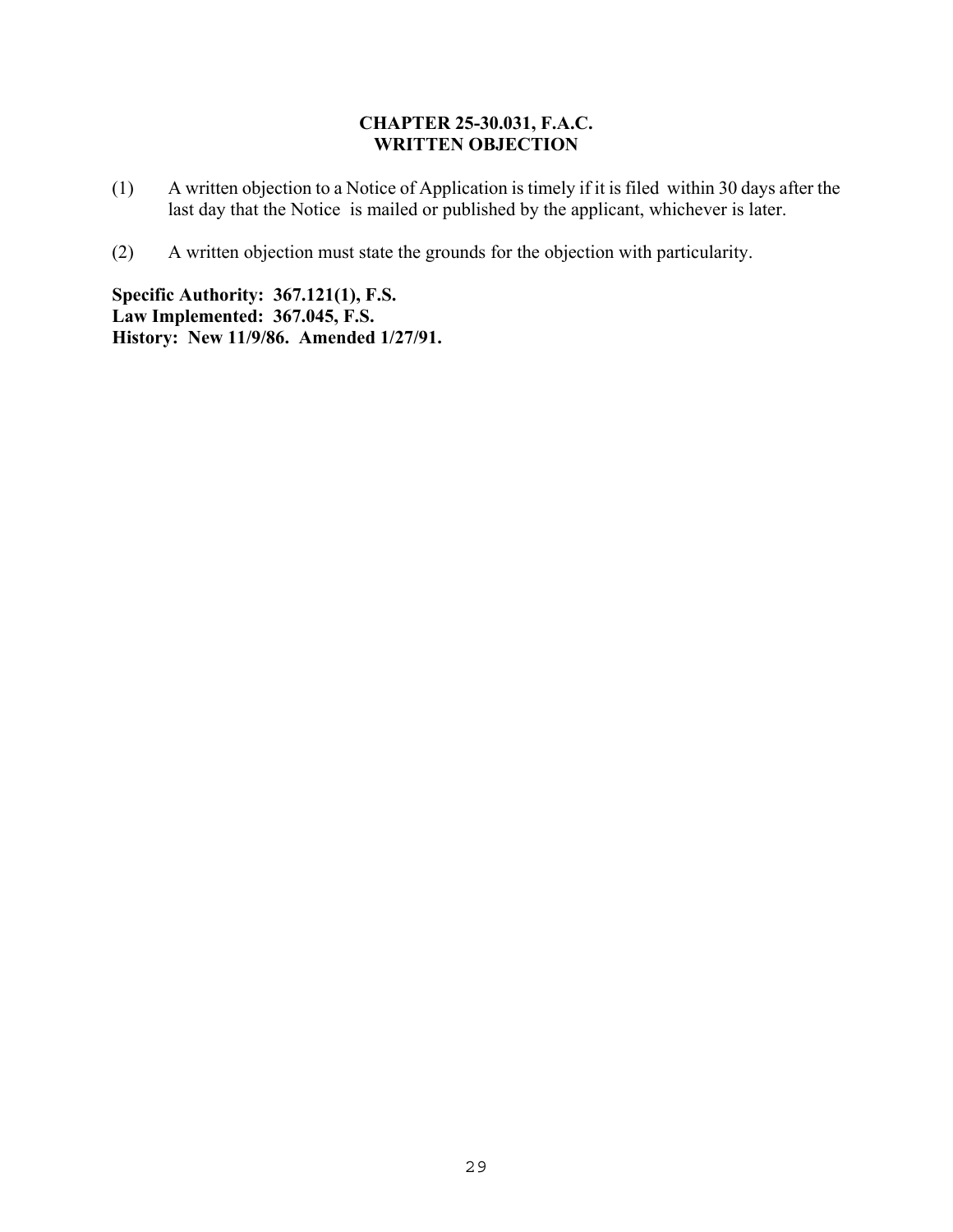## **CHAPTER 25-30.032, F.A.C. APPLICATIONS**

- (1) Each utility subject to regulation by the Commission shall apply for an initial certificate of authorization, amendment to an existing certificate of authorization, transfer, or name change by filing a completed application and 12 copies, in accordance with either 25-30.033, 25-30.034, 25-30.035, 25-30.036, 25-30.037(1) or (2), or 25-30.039, F.A.C. However, a utility shall apply for a transfer to a governmental authority by filing a completed application and two copies, in accordance with Rule 25-30.037 (3) and (4), F.A.C. The application shall be filed with the Office of Commission Clerk, 2540 Shumard Oak Boulevard, Tallahassee, Florida 32399-0850. Sample application forms may be obtained from the Division of Economic Regulation, Bureau of Certification, Economics & Tariffs, 2540 Shumard Oak Boulevard, Tallahassee, Florida 32399-0850.
- (2) A utility may file combined applications if it is applying for certificates of authorization or any amendments thereto for both water and wastewater systems; however, the utility shall remit a separate application fee for each service. The Commission will treat a combined application as if a separate application had been filed for each service.
- (3) The official filing date of an application for an original certificate, any amendment to an existing certificate, or any transfer shall be the date a completed application is filed with the Office of Commission Clerk, except that the noticing requirements set forth in Rule 25-30.030, F.A.C., do not need to be completed at that time. If, however, the utility has not completed the noticing within the time limits prescribed by Rule 25-30.030, F.A.C., the official filing date shall be the date the noticing is complete.

**Specific Authority: 367.121, F.S. Law Implemented: 367.031, 367.045, 367.071, F.S. History: New 1/27/91, Amended 11/30/93.**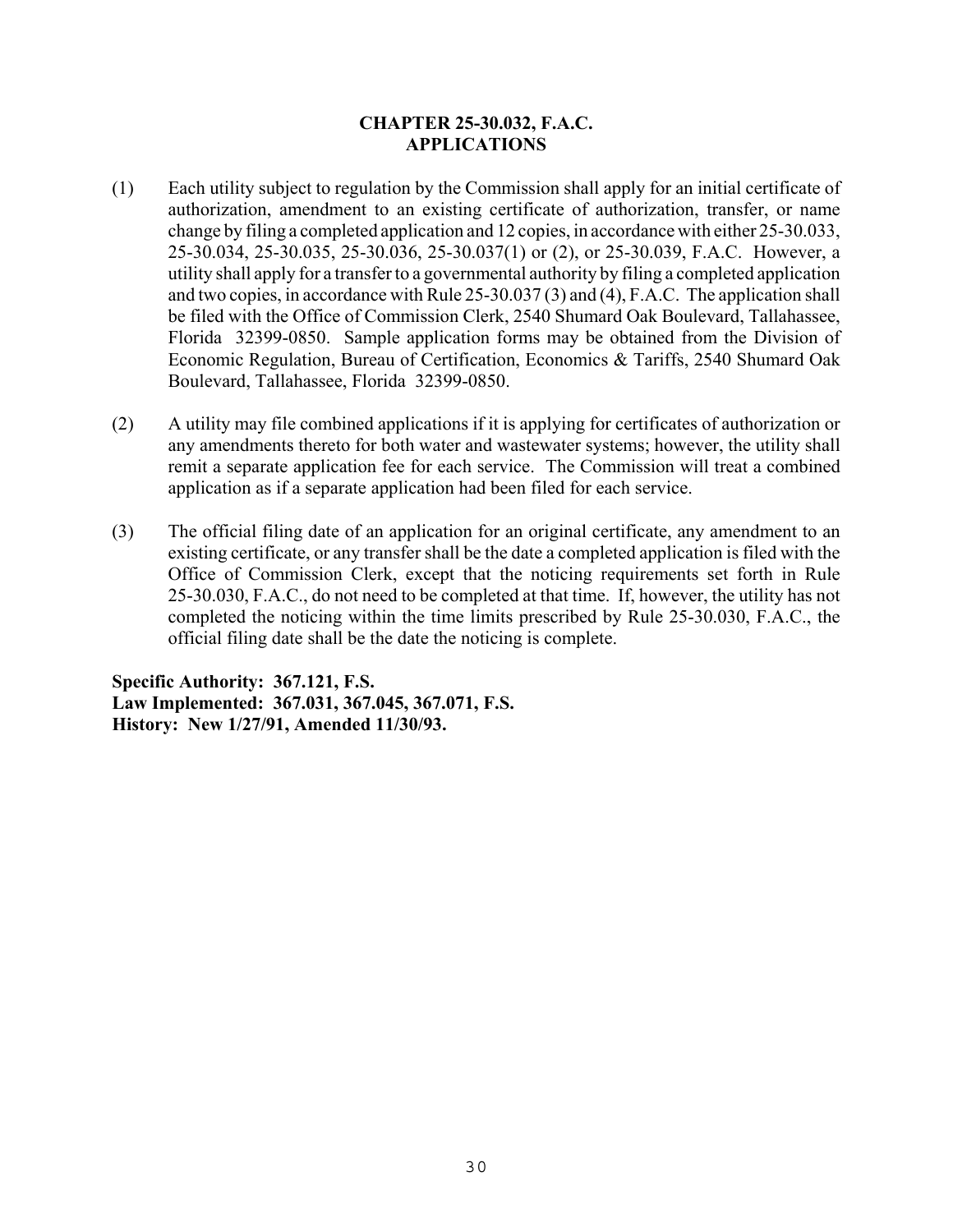## **CHAPTER 25-30.036, F.A.C. APPLICATION FOR AMENDMENT TO CERTIFICATE OF AUTHORIZATION TO EXTEND OR DELETE SERVICE**

- (1) This rule applies to any certificated water or wastewater utility that proposes to extend its service territory into an area in which there is no existing water or wastewater system or proposes to delete a portion of its service territory.
- (2) A request for service territory expansion and amendment of an existing certificate or issuance of a new certificate shall be considered approved under the following conditions if no protest is timely filed to the notice of application:
	- (a) the utility has provided a written statement of an officer of the utility that the proposed new territory includes a maximum of 25 equivalent residential connections within such territory at the time the territory is at buildout; and
	- (b) the utility has provided the written statement of an officer of the utility that, upon investigation, to the best of his or her knowledge:
		- 1. there is no other utility in the area of the proposed territory that is willing and capable of providing reasonably adequate service to the new territory; and
		- 2. the person(s) or business(es) requesting water or wastewater service have demonstrated to the utility that service is necessary because (1) a private well has been contaminated or gone dry, (2) a septic tank has failed; or (3) service is otherwise not available.
	- (c) the utility has filed a completed application in accordance with section (2) of this rule within 45 days of the completion of the notice requirements.
- (3) Each utility proposing to extend its service area (except applications filed pursuant to section (2) above, which shall file only (a), (d), (e), (i), (m), (o), (p), (q), and (r) listed below) shall provide the following:
	- (a) the utility's complete name and address;
	- (b) a statement showing the financial and technical ability of the utility to provide service and the need for service in the area requested.
	- (c) a statement that to the best of the applicant's knowledge the provision of service will be consistent with the water and wastewater sections of the local comprehensive plan at the time the application is filed, as approved by the Department of Community Affairs, or, if not, a statement demonstrating why granting the amendment would be in the public interest.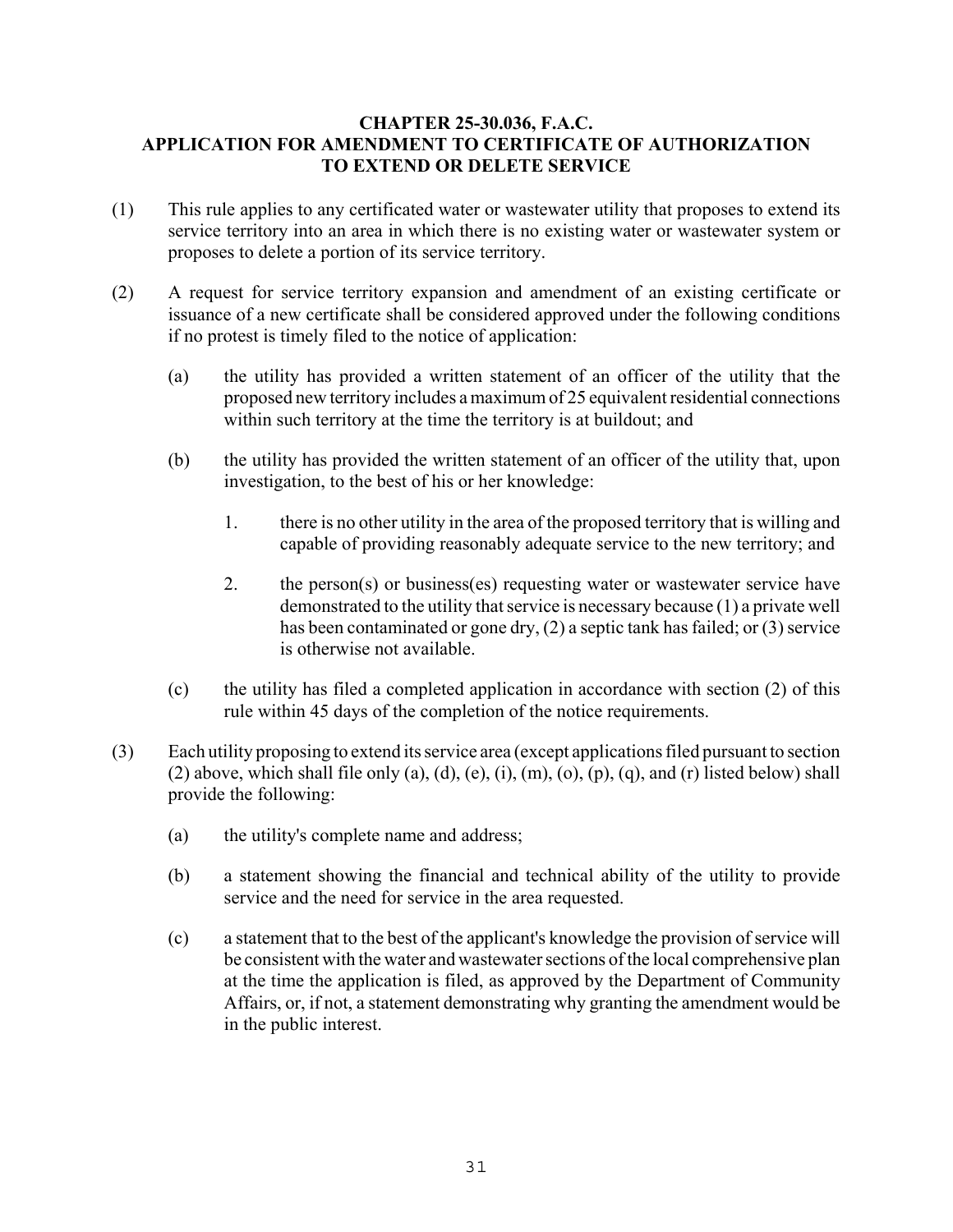- (d) evidence that the utility owns the land upon which the utility treatment facilities that will serve the proposed territory are located or a copy of an agreement, such as a 99-year lease, which provides for the continued use of the land. The Commission may consider a written easement or other cost-effective alternative;
- (e) a description of the territory proposed to be served, using township, range and section references as specified in Rule 25-30.030(2);
- (f) one copy of a detailed system map showing the proposed lines, treatment facilities, and the territory proposed to be served. The map shall be of sufficient scale and detail to enable correlation with the description of the territory;
- (g) if the utility is planning to build a new wastewater treatment plant, or upgrade an existing plant to serve the proposed territory, provide a written description of the proposed method(s) of effluent disposal;
- (h) if (g) above does not include effluent disposal by means of reuse, a statement that describes with particularity the reasons for not using reuse;
- (i) one copy of the official county tax assessment map or other map showing township, range, and section, with a scale such as 1"=200' or 1"=400', with the proposed territory plotted thereon by use of metes and bounds or quarter sections, and with a defined reference point of beginning;
- (j) a statement describing the capacity of the existing lines, the capacity of the treatment facilities, and the design capacity of the proposed extension;
- (k) the numbers and dates of any permits issued for the proposed systems by the Department of Environmental Protection;
- (l) a detailed statement regarding the proposed method of financing the construction, and the projected impact on the utility's capital structure;
- (m) a description of the types of customers anticipated to be served by the extension, i.e., single family homes, mobile homes, duplexes, golf course clubhouse, commercial, etc.;
- (n) a statement regarding the projected impact of the extension on the utility's monthly rates and service availability charges;
- (o) the original and two copies of sample tariff sheets reflecting the additional service area;
- (p) the applicant's current certificate for possible amendment;